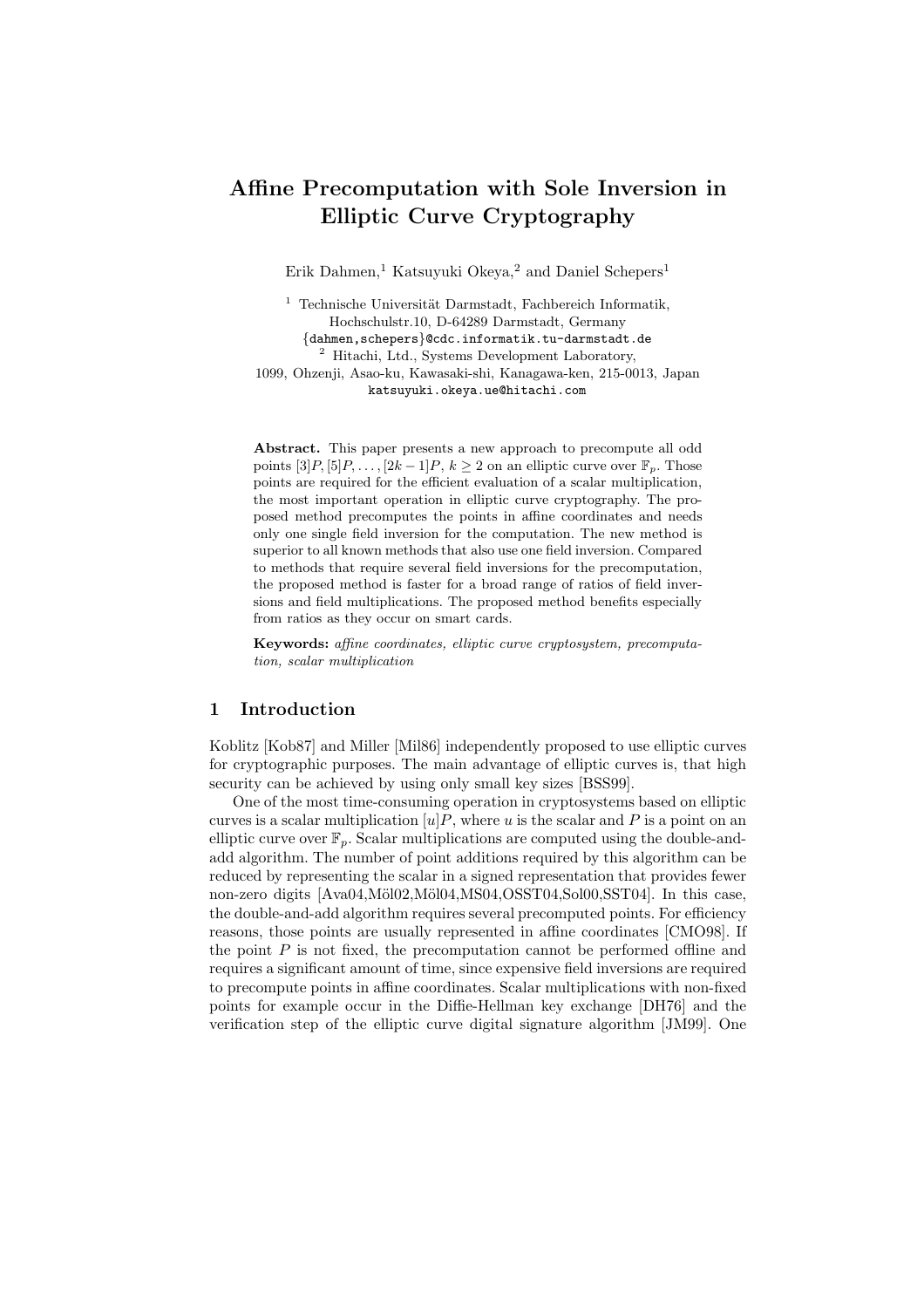important research goal is to reduce the number of field inversions that are involved in the precomputation. In [CJLM06], a method to compute  $|3|P$  with only one inversion was proposed.

This paper generalizes this method and presents a new approach to precompute points on an elliptic curve over  $\mathbb{F}_p$ . The proposed scheme computes all odd points  $[3]P, \ldots, [2k-1]P, k \ge 2$  by using only one single field inversion, independent of the number of points to precompute. The main idea is to use a recursive strategy to express all values that have to be inverted using only known parameters. Then, all values are inverted simultaneously using the Montgomery trick, e.g. see [CF05] p. 209. Further, the proposed scheme does not require additional memory for temporary calculations.

Compared to previous approaches for the precomputation (e.g. [CMO98]), the proposed method benefits from a large ratio of inversions and multiplications  $(I/M)$ . This ratio is especially large on smart cards that are equipped with a cryptographic coprocessor, which is usually the case [Infineon,Renesas]. In [Sey05], Seysen states that on such smart cards an  $I/M$  ratio of  $I > 100M$  is realistic. In [CF05,ELM03,JP03], the authors state that on smart cards with a cryptographic coprocessor, the inversion is best computed using Fermat's little theorem. This approach requires about  $\log_2 p$  field multiplications, where p is the prime that defines the field. Note that  $p$  must be at least 160 bit to guarantee security.

After introducing the proposed method, this paper states a thorough comparison with known methods for the precomputation. Rather than specifying the advantage of a certain method for a given  $I/M$  ratio, the  $I/M$  break even points of the different methods are estimated. The  $I/M$  break even points provide information about which method is the most efficient for a certain  $I/M$  ratio. As it will turn out, the proposed method is the most efficient for  $I/M$  ratios as they occur on smart cards.

The remainder of this paper is organized as follows: Section 2 introduces the basics of elliptic curves and scalar multiplications. Section 3 reviews known methods for the precomputation. Section 4 describes the proposed scheme. Section 5 compares the proposed scheme with known methods and Section 6 states the conclusion.

#### 2 Scalar Multiplications in Elliptic Curve Cryptography

An elliptic curve over a prime field  $\mathbb{F}_p$  is defined by the implicit equation E :  $y^2 = x^3 + ax + b$ , where  $a, b \in \mathbb{F}_p$  and  $p > 3$  prime. A further condition on a and b is, that the so-called discriminant  $\Delta = 4a^3 + 27b^2$  is non-zero. The points on an elliptic curve can be used to construct an abelian group  $E(\mathbb{F}_p)$  with identity element  $\mathcal O$  called the "point at infinity" [BSS99]. Point additions  $(P+Q)$  and doublings  $(2P)$  are denoted by ECADD and ECDBL, respectively. Points on an elliptic curve can be represented in several coordinate systems, such as affine  $(\mathcal{A})$ , projective  $(\mathcal{P})$ , Jacobian  $(\mathcal{J})$ , modified Jacobian  $(\mathcal{J}^m)$ , and Chudnovsky Jacobian  $(\mathcal{J}^c)$  coordinates [CMO98]. The number of field multiplications  $(M)$ ,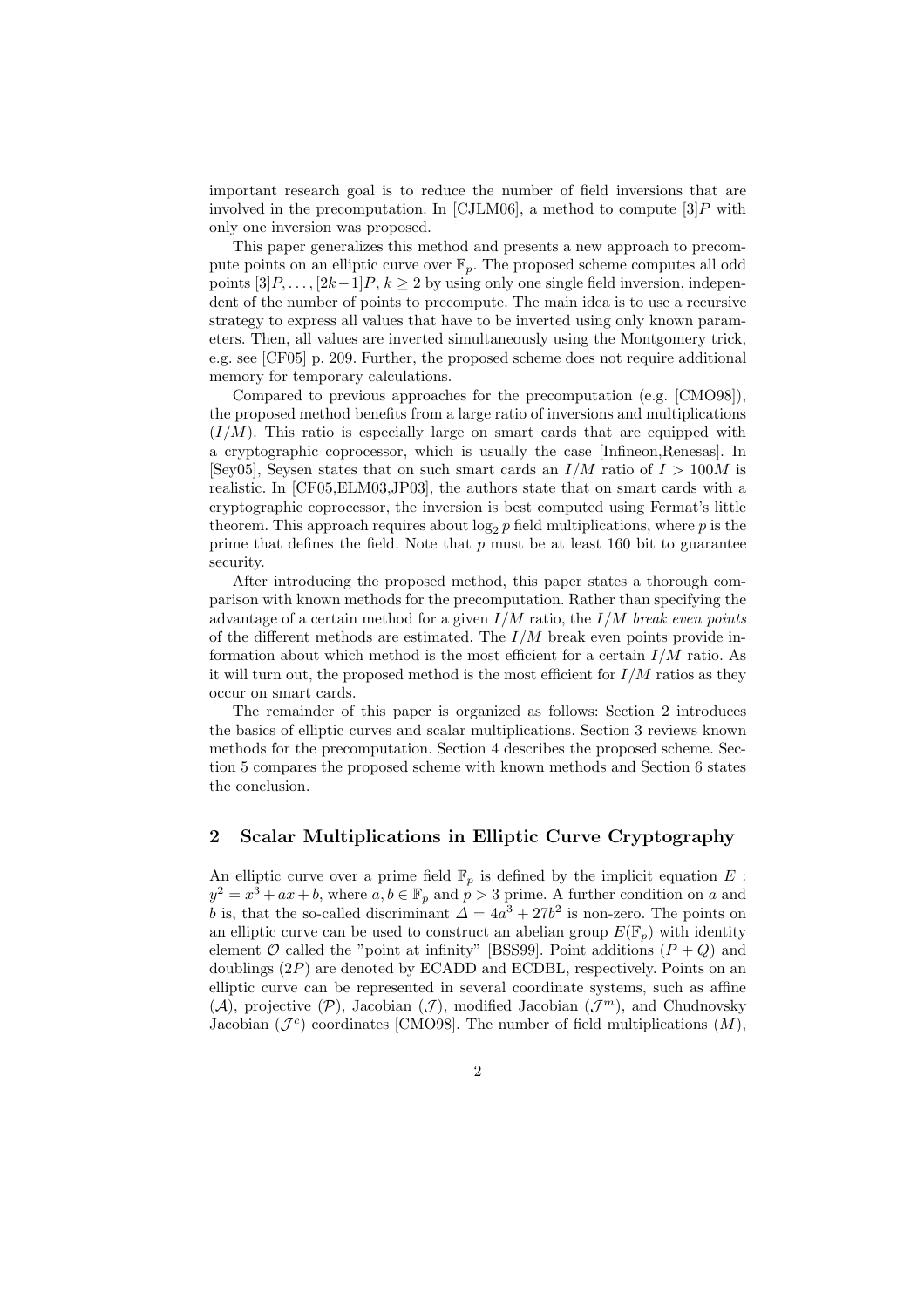squarings  $(S)$ , and inversions  $(I)$  required for an ECADD or ECDBL operation depends on the coordinate system used to represent the points. See [CMO98] for an overview of the costs and explicit formulas.

A scalar multiplication  $[u]P$  of a point  $P \in E(\mathbb{F}_p)$  and a scalar  $u > 0$  is defined by adding  $P$  to itself  $u$  times. An efficient method to compute a scalar multiplication is the *double-and-add algorithm* shown in Algorithm 1. This algorithm uses an *n*-bit base-2 representation  $(u_{n-1},...,u_0)$  of u, e.g. the binary representation or one of the representations proposed in [Ava04,Möl02,Möl04,MS04,OSST04,Sol00,SST04].

Algorithm 1 Double-and-Add Algorithm **Require:** Point  $P \in E(\mathbb{F}_p)$ , *n*-bit scalar u. **Ensure:** Scalar multiplication  $[u]P$ 1:  $X \leftarrow \mathcal{O}$ 2: for  $i = n - 1$  down to 0 do 3:  $X \leftarrow \text{ECDBL}(X)$ 4: if  $u_i \neq 0$  then  $X \leftarrow \text{ECADD}(X, [u_i]P)$ 5: end for 6: return X

Algorithm 1 performs a point doubling in each iteration (line 3) and a point addition each time the current digit  $u_i$  is non-zero (line 4). Hence a scalar multiplication needs  $n \cdot \text{AHD ECADD} + n \text{ ECDBL}$ , where AHD denotes the *average* Hamming density, i.e. the average density of non-zero digits in the base-2 representation of u. The points  $[u_i]$  required in line 4 are precomputed beforehand. Which and how many points must be precomputed depends on the base-2 representation used for u.

To reduce the required number of field operations in the different steps of Algorithm 1, the authors of [CMO98] represent the points using mixed coordinates. They use  $\mathcal{J}^m$  coordinates for the result of a doubling followed by a doubling  $(u_i = 0)$  and  $\mathcal J$  coordinates for the result of a doubling followed by an addition  $(u_i \neq 0)$ . The costs for a doubling then are  $4M + 4S$  and  $3M + 4S$ , respectively. The precomputed points  $[u_i]P$  are represented either in A or  $\mathcal{J}^c$  coordinates. The costs for an addition then are  $9M + 5S$  or  $12M + 5S$ , respectively. Using mixed coordinates, a scalar multiplication with Algorithm 1 requires

$$
cs_A = n \cdot \text{AHD}(9M + 5S) + n(\text{AHD}(3M + 4S) + (1 - \text{AHD})(4M + 4S)) \tag{1}
$$

$$
cs_{\mathcal{J}^c} = n \cdot \text{AHD}(12M + 5S) + n(\text{AHD}(3M + 4S) + (1 - \text{AHD})(4M + 4S)) (2)
$$

with precomputed points in  $A$  and  $\mathcal{J}^c$  coordinates, respectively.

A very flexible base-2 representation is the fractional window recoding method [Möl02,Möl04,SST04]. For an arbitrary  $k \geq 1$ , this representation uses the digits in the digit set  $\mathcal{D}_k = \{0, \pm 1, \pm 3, \ldots, \pm (2k-1)\}\.$  When used with Algorithm 1, the k – 1 points  $[3]P, [5]P, \ldots, [2k-1]P$  must be precomputed. Note, that only the positive points must be precomputed, since point inversions are virtually for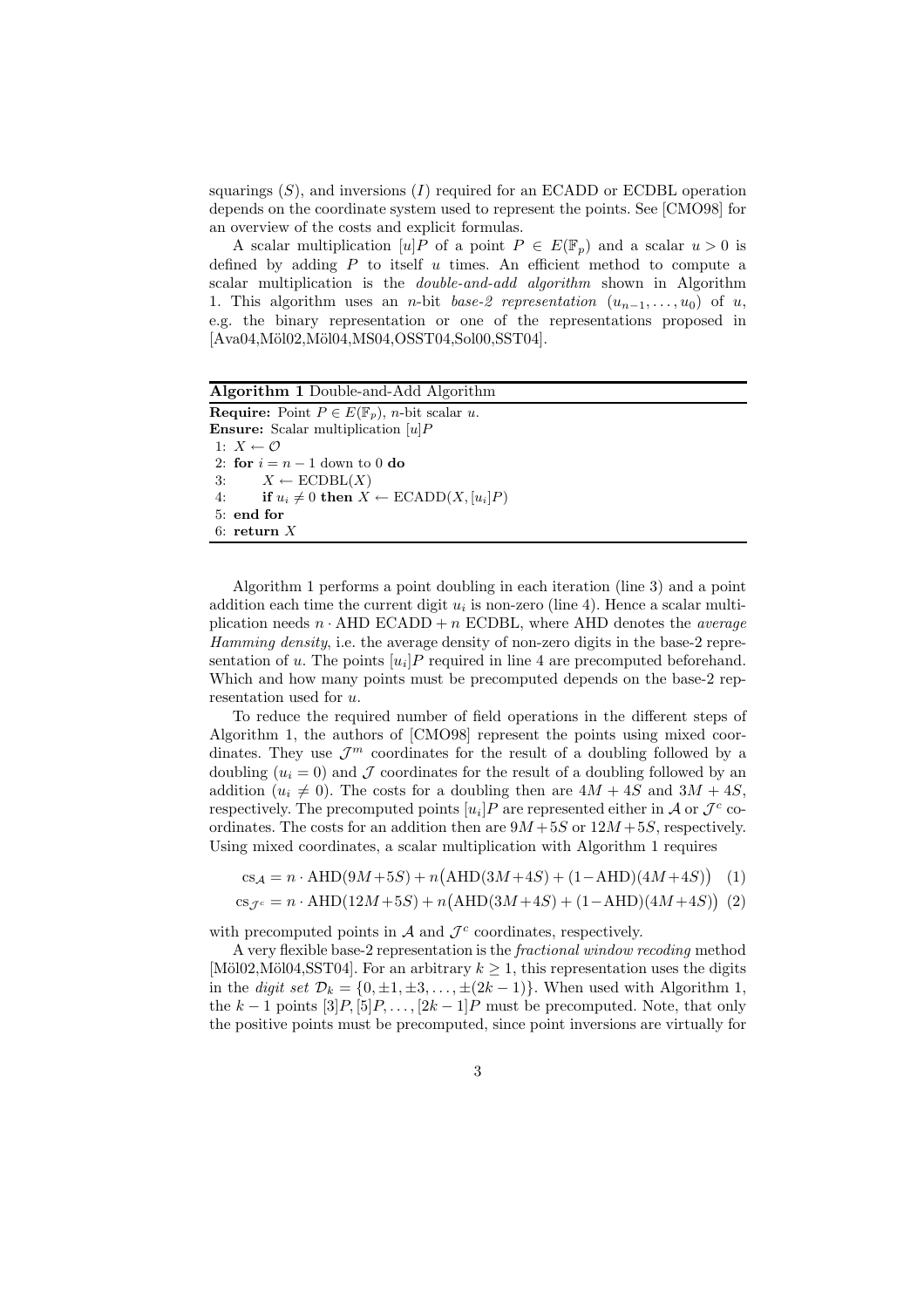free, e.g. if  $[-3]P$  is required by Algorithm 1, it is obtained from  $[3]P$  by an "on-the-fly" point inversion [BSS99]. The AHD of this representation is

$$
AHD_k = \left(\frac{k}{2^{\lfloor \log_2 k \rfloor}} + \lfloor \log_2 k \rfloor + 2\right)^{-1}
$$
 (3)

which is minimal among all base-2 representations that use this digit set  $[M\ddot{o}l04]$ . Note, that if  $k = 2^{w-2}$  for some  $w \geq 2$ , the fractional window recoding method has the same AHD as the *width-w non adjacent form* [Sol00] and its analogs  $[Ava04, MS04, OSST04], i.e. 1/(w + 1).$ 

Increasing the parameter  $k$  on the one hand decreases the AHD and therefore the number of ECADD operations in Algorithm 1 and on the other hand increases the number of points that must be precomputed. Therefore, increasing  $k$  does not automatically yield a better total performance, since additional ECADD and ECDBL operations are required for the precomputation.

#### 3 Precomputing the required Points

In this section, several methods for the precomputation of the  $k-1$  points  $[3]P, [5]P, \ldots, [2k-1]P$  required by the fractional window recoding method are reviewed. Recall that according to [CMO98], the precomputed points should be represented in  $A$  or  $\mathcal{J}^c$  coordinates. The most straightforward method is to compute each point separately using the chain  $P \to [2]P \to [3]P \to [5]P \to$  $\ldots \rightarrow [2k-1]P$ . This method needs

$$
cp_{\mathcal{A}} = 2kM + (k+1)S + kI \tag{4}
$$

$$
cp_{\mathcal{J}^c} = (11k - 6)M + (3k + 3)S
$$
 (5)

when using  $A$  or  $\mathcal{J}^c$  coordinates for the precomputed points, respectively. Storing the points requires  $2(k-1)$  registers for affine coordinates and  $5(k-1)$  registers for Chudnovsky Jacobian coordinates.

The following methods compute the points in  $A$  coordinates and trade inversions for multiplications using the *Montgomery trick* for simultaneous inversions [CF05] p. 209. This algorithm computes n inverses using  $3nM + I$ .

Let  $k = 2^{w-2}$  for some  $w \geq 2$ . In [CMO98] the authors compute the points using the chain  $P \to 2P \to [3]P, [4]P \to [5]P, [7]P, [8]P \to \ldots \to$  $[2^{w-3}+1]P, \ldots, [2^{w-2}-1]P, [2^{w-2}]P \rightarrow [2^{w-2}+1]P, \ldots, [2^{w-1}-1]P.$  The inversions required in each of the  $w - 1$  steps are computed simultaneously using the Montgomery trick. In terms of  $k$ , this method needs

$$
cp_{CMO} = (5k + 2\lceil \log_2 k \rceil - 8)M + (k + 2\lceil \log_2 k \rceil - 1)S + (\lceil \log_2 k \rceil + 1)I.
$$
 (6)

The logarithm has to be rounded up to cover the case where  $k$  is chosen such that it is not a power of 2. Storing the points requires  $2(k-1)$  registers.

The last method is a straightforward method that first computes the points separately in  $P, J, J<sup>m</sup>$ , or  $J<sup>c</sup>$  coordinates. Then the points are converted to A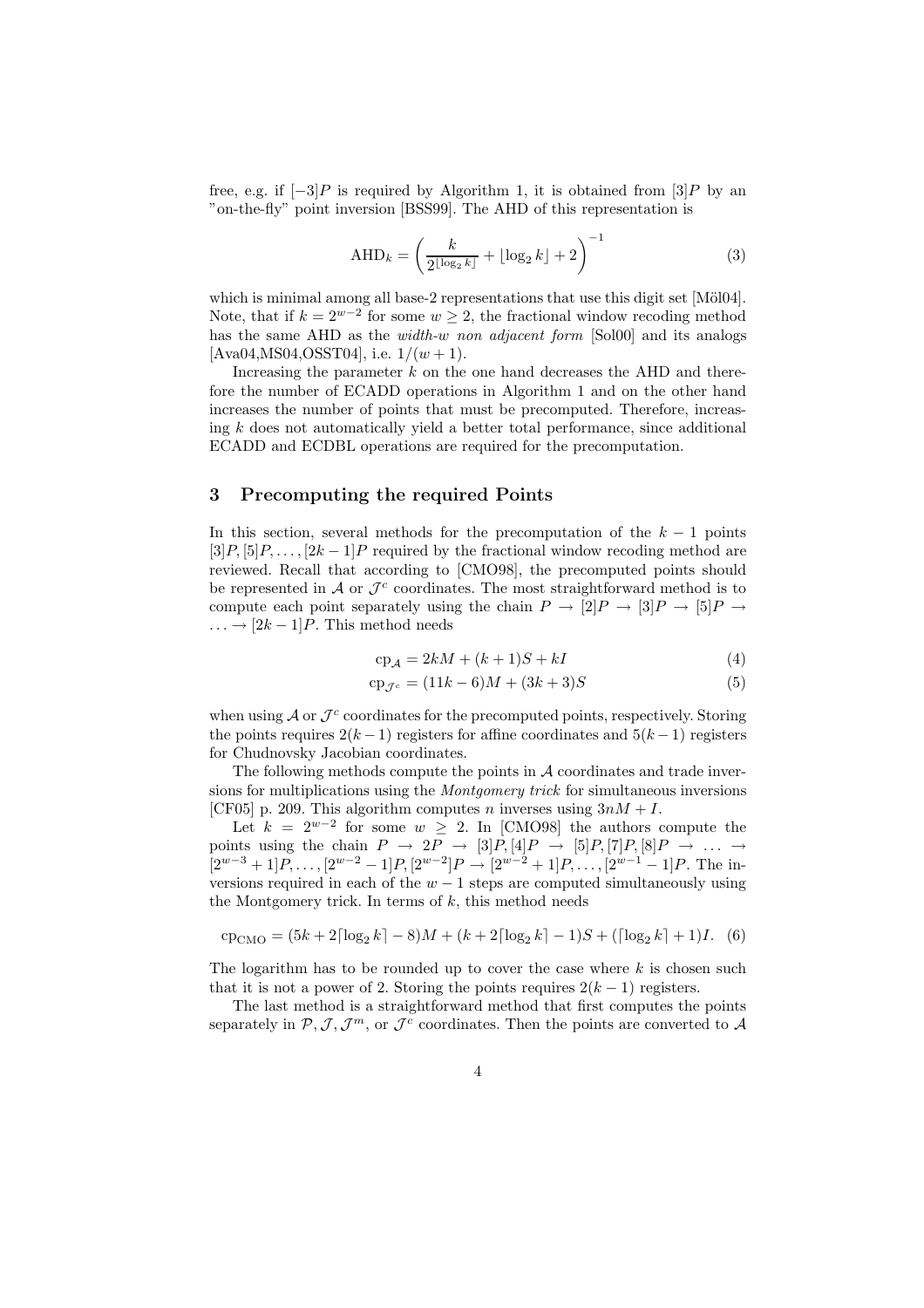coordinates. A conversion from  $P$  to  $\mathcal A$  needs  $2M + I$ . A conversion from  $\mathcal J, \mathcal J^c$ , or  $\mathcal{J}^m$  to A needs  $3M + S + I$ . The inversions required for the conversion are computed simultaneously using the Montgomery trick. These methods need

$$
cp_{P \to A} = (17k - 10)M + (2k + 3)S + I \tag{7}
$$

$$
cp_{\mathcal{J}\to\mathcal{A}} = (18k - 14)M + (5k + 1)S + I
$$
 (8)

$$
cp_{\mathcal{J}^c \to \mathcal{A}} = (17k - 12)M + (4k + 2)S + I
$$
 (9)

$$
cp_{\mathcal{J}^m \to \mathcal{A}} = (19k - 15)M + (7k - 3)S + I \tag{10}
$$

Storing the points in affine coordinates requires  $2(k-1)$  registers. However, it has to be considered that the points require more memory prior to conversion to affine coordinates. The required number of registers is  $3(k-1)$  for P and J coordinates,  $5(k-1)$  for  $\mathcal{J}^c$  coordinates, and  $4(k-1)$  for  $\mathcal{J}^m$  coordinates.

### 4 Proposed Scheme

This section describes the proposed scheme. The proposed scheme computes the required points  $[3]P, [5]P, \ldots, [2k-1]P, k \geq 2$  directly in affine coordinates using only one field inversion. The proposed scheme needs  $(10k - 11)M + (4k)S + I$ for the precomputation and  $2(k-1)$  registers to store the points.

The proposed scheme computes  $[2i - 1]P = (x_{i+1}, y_{i+1})$  as  $[2]P + [2i - 3]P$ ,  $i = 2, \ldots, k$  and therefore the computation of  $[2]P$  is also required. The formulas to compute the points in affine coordinates are

$$
[2]P = (x_2, y_2): \quad \lambda_1 = \frac{(3x_1^2 + a)}{(2y_1)} \qquad \begin{array}{l}\nx_2 = \lambda_1^2 - 2x_1 \\
y_2 = \lambda_1(x_1 - x_2) - y_1\n\end{array}
$$
\n
$$
[3]P = (x_3, y_3): \quad \lambda_2 = \frac{(y_2 - y_1)}{(x_2 - x_1)} \qquad \begin{array}{l}\nx_3 = \lambda_2^2 - x_2 - x_1 \\
y_3 = \lambda_2(x_2 - x_3) - y_2\n\end{array}
$$
\n
$$
[2i - 1]P = (x_{i+1}, y_{i+1}): \quad \lambda_i = \frac{(y_i - y_2)}{(x_i - x_2)} \qquad \begin{array}{l}\nx_{i+1} = \lambda_i^2 - x_2 - x_i \\
y_{i+1} = \lambda_i(x_2 - x_{i+1}) - y_2\n\end{array}
$$
\n
$$
(11)
$$

The most time consuming operation when computing points in affine coordinates is the field inversion required to invert the denominator of the  $\lambda_i$ . Call those denominators  $\delta_i$ . According to the last section, it is possible to compute field inversions simultaneously using the Montgomery trick [CF05]. However to do so, all values to invert must be known. For the precomputation this is not the case, since each point depends on a previous computed point, e.g.  $[7]P = [2]P + [5]P$ .

The main idea of the proposed scheme is to write down all  $\delta_i$  using only the base point  $P = (x_1, y_1)$  and the elliptic curve parameters a and b. Then, all  $\delta_i$ are known and can be inverted simultaneously using the Montgomery trick. The proposed strategy is divided into four steps. The pseudocode of those steps can be found in Appendix A.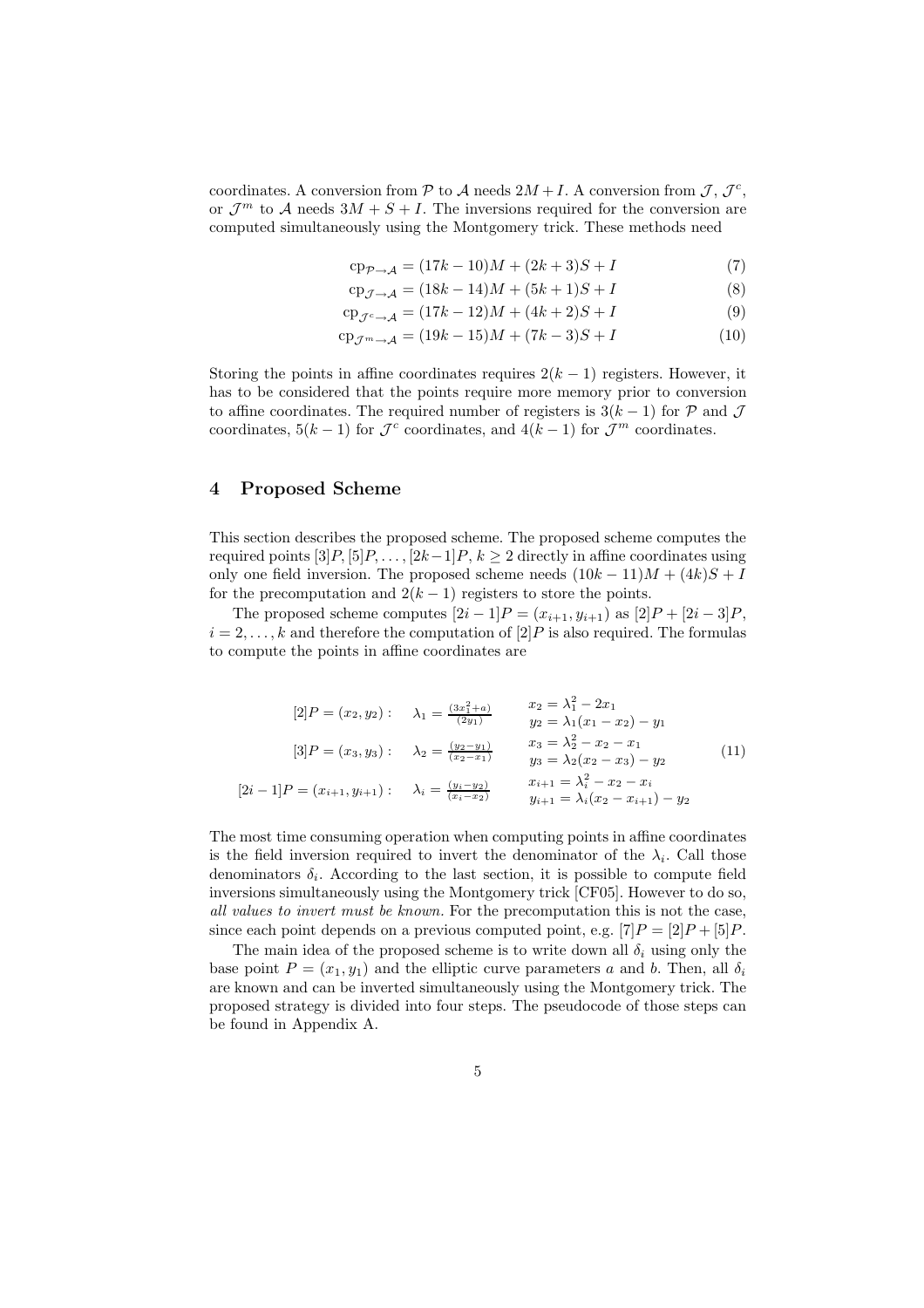Step 1: The first step computes  $d_1, \ldots, d_k$ , such that  $d_i = d_1^2 \cdot \ldots \cdot d_{i-1}^2 \cdot \delta_i$ holds for  $i = 1, ..., k$ . This is done by the following recursive strategy which successively substitutes the formulas for  $x_i, y_i$  in the formulas for  $x_{i+1}, y_{i+1}$ .

$$
[2]P: d_1 = 2y_1
$$
  
\n
$$
[3]P: d_2 = A_2^2 - B_2
$$
  
\n
$$
A_2 = 3x_1^2 + a
$$
  
\n
$$
B_2 = d_1^2 \cdot 3x_1
$$
  
\n
$$
A_3 = -d_2 \cdot A_2 - C_3
$$
  
\n
$$
B_3 = d_2^2 \cdot B_2
$$
  
\n
$$
B_4 = d_3^2 (B_3 + 3D_3)
$$
  
\n
$$
C_4 = D_3 (2A_3 + C_3)
$$
  
\n
$$
D_4 = d_3^3
$$
  
\n
$$
A_i = -d_i - D_i - B_i
$$
  
\n
$$
A_5 = -d_2 \cdot A_2 - C_3
$$
  
\n
$$
B_6 = d_{i-1}^2 \cdot B_{i-1}
$$
  
\n
$$
C_i = D_{i-1} \cdot C_{i-1}
$$
  
\n
$$
D_i = d_{i-1}^3
$$
  
\n
$$
D_i = d_{i-1}^3
$$

For example,  $d_1 = 2y_1 = \delta_1$  and

$$
d_2 = A_2^2 - B_2
$$
  
=  $(3x_1^2 + a)^2 - (2y_1)^2 \cdot 3x_1$   
=  $(2y_1)^2 \left( \left( \frac{3x_1^2 + a}{2y_1} \right)^2 - 2x_1 - x_1 \right)$   
=  $(2y_1)^2 \left( (\lambda_1^2 - 2x_1) - x_1 \right)$   
=  $(2y_1)^2 (x_2 - x_1) = d_1^2 \cdot \delta_2.$ 

Step 2: The second step computes the inverses of  $d_1, \ldots, d_k$  using the Montgomery Trick [CF05]. At first, the values  $e_i = \prod_{j=1}^i d_i$  are computed for  $i = 1, \ldots, k$ . Next, the inverse of  $e_k$ ,

$$
e_k^{-1} = (d_1 \cdot \ldots \cdot d_k)^{-1} = d_1^{-1} \cdot \ldots \cdot d_k^{-1}
$$

is computed. Then, the inverses of  $d_1, \ldots, d_k$  are obtained as

$$
d_k^{-1} = e_{k-1} \cdot (d_1 \cdot \ldots \cdot d_k)^{-1}
$$
  
\n
$$
d_i^{-1} = e_{i-1} \cdot (d_1 \cdot \ldots \cdot d_k)^{-1} \cdot d_k \cdot \ldots \cdot d_{i+1}, \quad i = k - 1, \ldots, 2
$$
  
\n
$$
d_1^{-1} = (d_1 \cdot \ldots \cdot d_k)^{-1} \cdot d_k \cdot \ldots \cdot d_2
$$

Step 3. The third step recovers the inverses of the denominators  $\delta_1^{-1}, \ldots, \delta_k^{-1}$  from  $d_1^{-1}, \ldots, d_k^{-1}$  computed in Step 2. According to Step 1,

$$
d_i = d_1^2 \cdot \ldots \cdot d_{i-1}^2 \cdot \delta_i \Longleftrightarrow \delta_i^{-1} = d_1^2 \cdot \ldots \cdot d_{i-1}^2 \cdot d_i^{-1}
$$

holds. Therefore,  $\delta_i^{-1}$  can be recovered as

$$
\delta_i^{-1} = e_{i-1}^2 \cdot d_i^{-1}, \quad i = 1, \dots, k
$$

using  $e_1, \ldots, e_k$  computed in Step 2.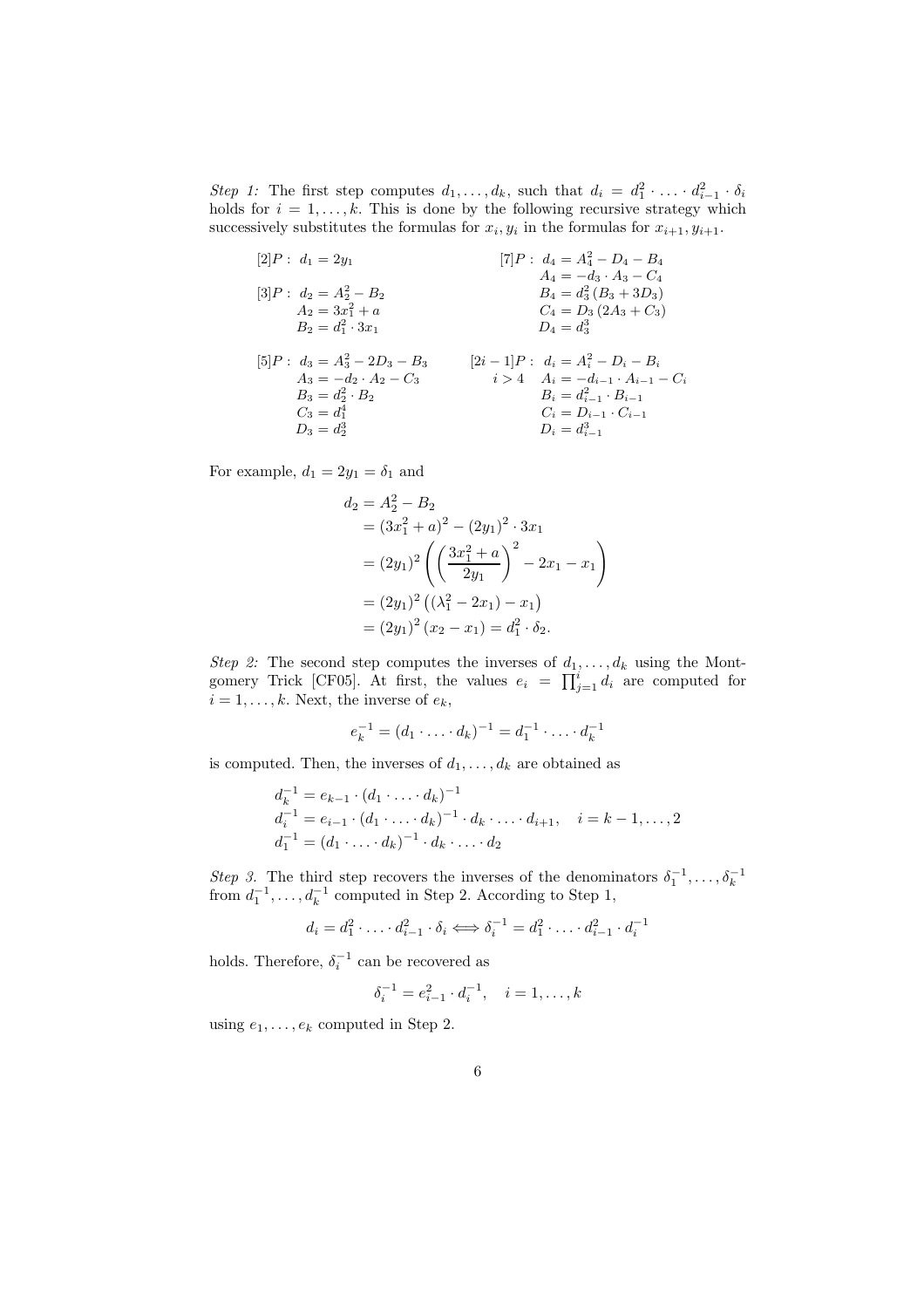Step 4. The fourth step computes the points  $[3]P, [5]P, \ldots, [2k-1]P$ , using the inverses of the denominators  $\delta_1^{-1}, \ldots, \delta_k^{-1}$  recovered in Step 3 and the formulas for point additions and doublings shown in Equation (11).

Theorem 1. In total, the proposed scheme needs

$$
cp_{Prop} = (10k - 11)M + (4k)S + I \tag{12}
$$

to compute the points  $[3]P, [5]P, \ldots, [2k-1]P$ . Further, the proposed scheme requires  $2(k-1)$  registers to store the points and no additional memory for temporary calculations.

The proof of this theorem can be found in Appendix B.

#### 5 Analysis

The proposed method as well as the methods reviewed in Section 3 trade field inversions for multiplications and squarings. Hence, the advantage of a respective method depends on the ratio of inversions and multiplications  $I/M$  and the ratio of squarings and multiplications  $S/M$ . In this analysis, the  $S/M$  ratio is set to  $S = 0.8M$ . For software implementations of an inversion in a prime field, the  $I/M$  ratios vary between  $I = 4M$  [ELM03,BSS99] and  $I = 80M$  [HMV04]. These ratios depend on many factors like the architecture, the methods used for multiplication, modular reduction, and inversion, and the size of the prime field. In software implementations, the inverse is usually computed using the binary GCD algorithm [HMV04]. However, this algorithm is hardly available in embedded devices like smart cards. On a smart card equipped with a cryptographic coprocessor it is faster to compute the inverse using Fermat's little theorem, i.e.  $a^{-1} = a^{p-2} \mod p$ , since it uses only operations that are supported by hardware [CF05,ELM03,JP03]. When using Fermat's little theorem to compute an inversion in a prime field  $\mathbb{F}_p$  the  $I/M$  ratio becomes very large, i.e. about  $I = \log_2 p M$ , since the inverse is computed using a modular exponentiation. According to  $\text{Sev05}$ ,  $I/M$  ratios of  $I > 100M$  are realistic on smart cards equipped with a cryptographic coprocessor. In the following, the  $I/M$  break even points for the methods introduced in Section 3 and the proposed scheme are estimated.

 $I/M$  Break Even Points for the Precomputation At first, the proposed scheme is compared to the last four methods introduced in Section 3. Note that all those methods require only one single inversion. If the  $S/M$  ratio  $S = 0.8M$ is substituted in Equations  $(7)-(10)$  and  $(12)$  one gets

 $cp_{\mathcal{P}\rightarrow A} = (17k - 10)M + (2k + 3)S + I = (18.6k - 7.6)M + I$  $cp_{7\rightarrow A} = (18k - 14)M + (5k + 1)S + I = (22.0k - 13.2)M + I$  $cp_{\mathcal{J}^c \to \mathcal{A}} = (17k - 12)M + (4k + 2)S + I = (20.2k - 10.4)M + I$  $c_{P, \tau_{m \to A}} = (19k - 15)M + (7k - 3)S + I = (24.6k - 17.4)M + I$  $c p_{\text{Prop}} = (10k - 11)M + (4k)$   $S + I = (13.2k - 11.0)M + I$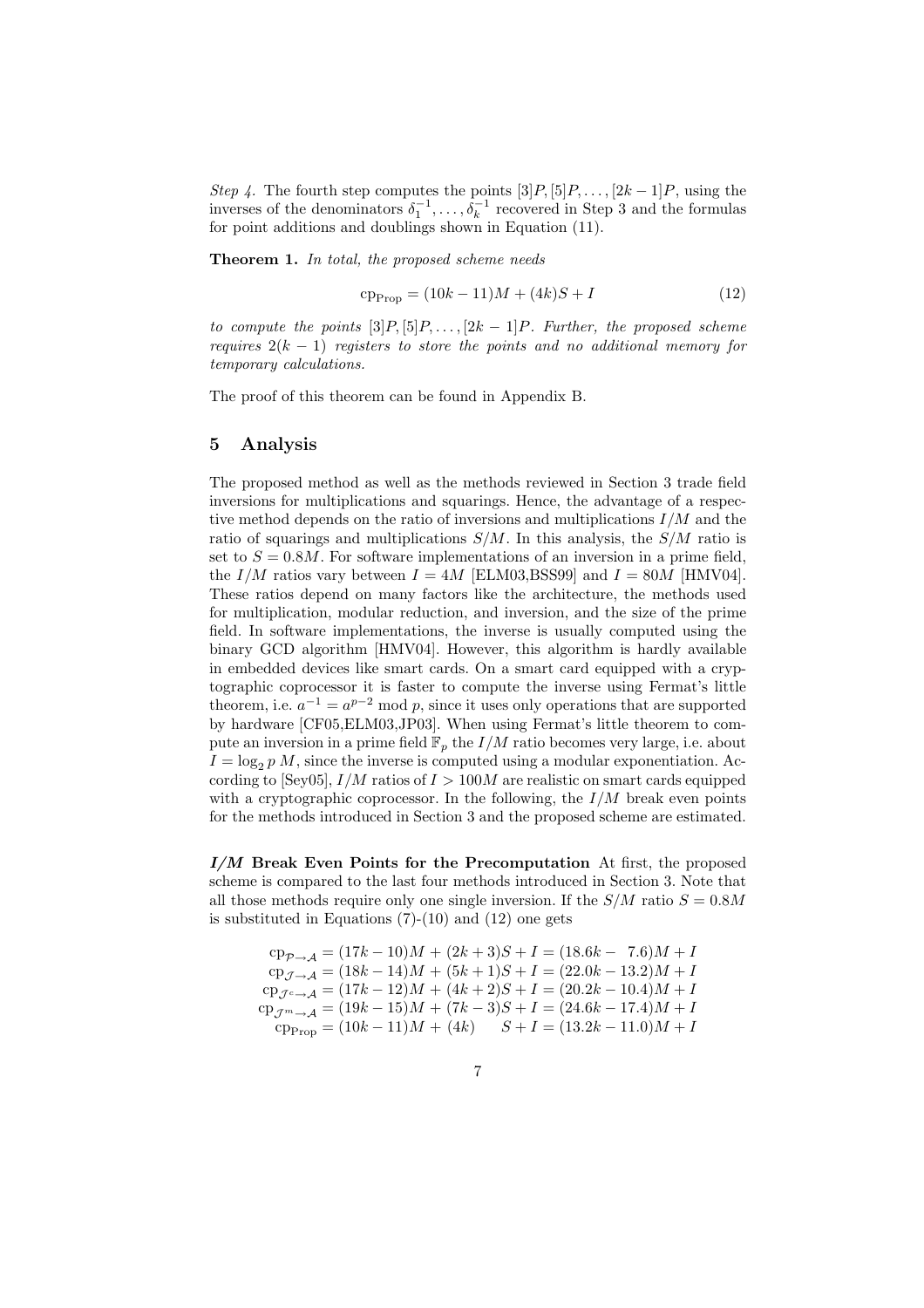This shows that, regardless of the  $I/M$  ratio, the proposed method is more efficient than precomputing the points in a different coordinate system and converting them to  $A$  coordinates using the Montgomery trick.

The next step is to estimate the  $I/M$  break even points of the proposed scheme, the precomputation proposed in [CMO98], and the straightforward precomputation in  $A$  coordinates. A comparison with the straightforward precomputation in  $\mathcal{J}^c$  coordinates will be done only for a complete scalar multiplication. This is because the computation of a scalar multiplication is more expensive if the precomputed points are represented in  $\mathcal{J}^c$  coordinates (see Equations (1) and (2)). Table 1 shows for different k, for which  $I/M$  ratios the proposed scheme and the affine precomputation are the most efficient. The method proposed in [CMO98] is the fastest for the values in between.

| $\mathbf k$                                                                                                                                                                                       | 2 3 4 5 6 7 8 9 10 |  |  |  |  |
|---------------------------------------------------------------------------------------------------------------------------------------------------------------------------------------------------|--------------------|--|--|--|--|
| Proposed $\ge 9.0 \ge 9.7 \ge 9.9 \ge 10.0 \ge 10.5 \ge 12.9 \ge 15.4 \ge 12.5 \ge 14.4$<br>Affine $\leq 9.0 \leq 9.7 \leq 9.9 \leq 10.0 \leq 9.6 \leq 7.4 \leq 6.3 \leq 8.0 \leq 7.0$            |                    |  |  |  |  |
| k 11 12 13 14 15 16 17 18 19                                                                                                                                                                      |                    |  |  |  |  |
| Proposed $\geq 16.2 \geq 18.0 \geq 19.9 \geq 21.8 \geq 23.6 \geq 25.5 \geq 21.1 \geq 22.6 \geq 24.0$<br>Affine $\leq 6.3 \leq 5.8 \leq 5.5 \leq 5.2 \leq 5.0 \leq 4.8 \leq 5.4 \leq 5.2 \leq 5.0$ |                    |  |  |  |  |

**Table 1.**  $I/M$  break even points for the precomputation

For example if  $k = 8$ , the most efficient method is: the proposed method if  $I/M \ge 15.4$ , the [CMO98] method if  $6.3 \le I/M \le 15.4$ , and the affine method if  $I/M \leq 6.3$ . This table is visualized in Figure 1. Obviously, the advantage of one method is small if the  $I/M$  ratio is close to the break even point and large if the  $I/M$  ratio is far away from the break even point. Also, the  $I/M$  break even points shown in Table 1 are independent of the bit length of the scalar or the size of the prime field, whereas the actual  $I/M$  ratio on a certain platform is not. This comparison shows, that the affine and the [CMO98] method perform worse than the proposed method on devices with a large  $I/M$  ratio such as smart cards [Sey05]. See Appendix C for timings and a comparison of  $I/M$  ratios.

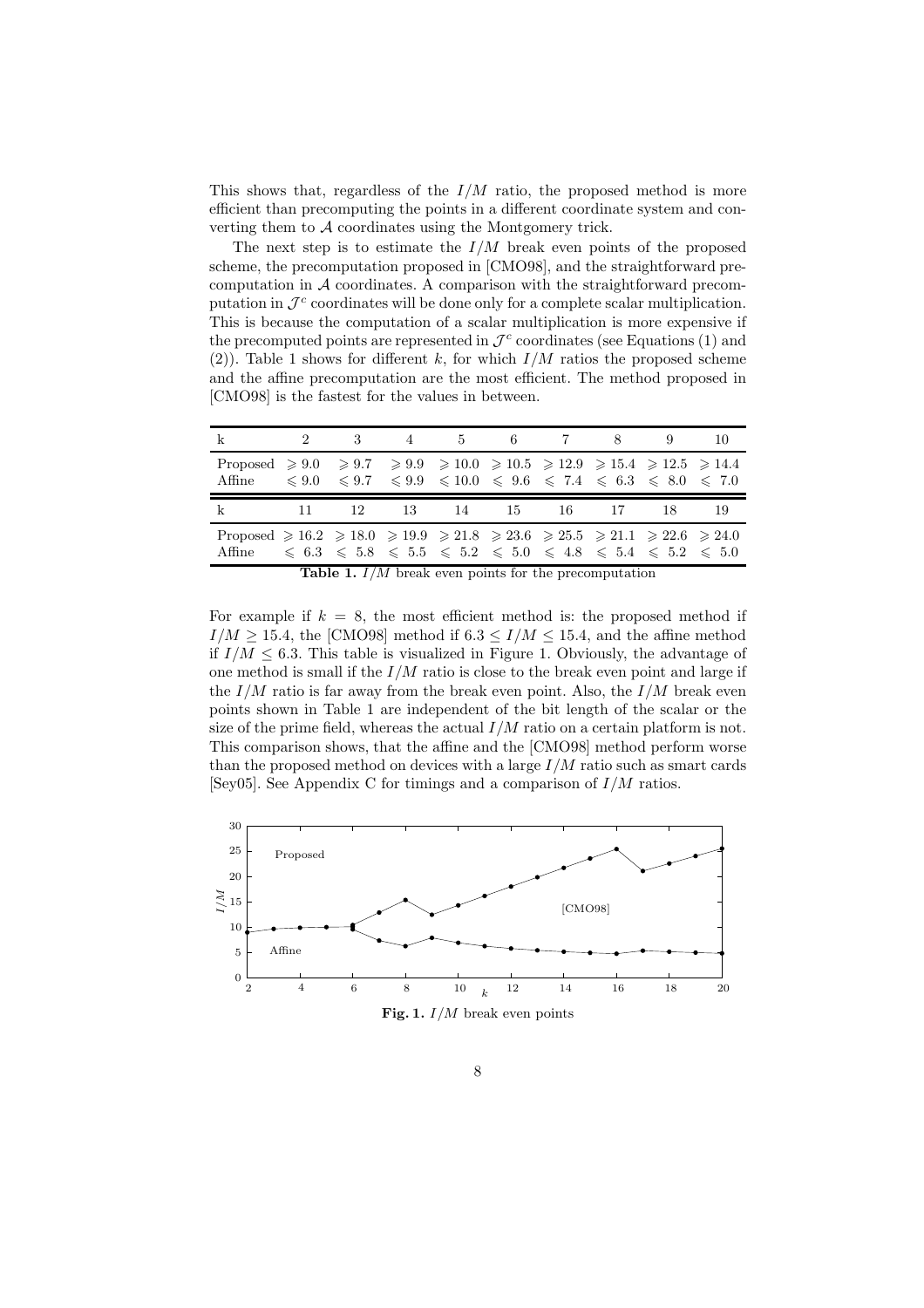$I/M$  Break Even Points for a Scalar Multiplication In section 2 it was shown that a scalar multiplication requires three additional field multiplications for each point addition if the precomputed points are represented in  $\mathcal{J}^c$  coordinates instead of A coordinates. In order to compare the proposed scheme with the straightforward precomputation in  $\mathcal{J}^c$  coordinates (from now on called  $\mathcal{J}^c$ method), the total costs for a scalar multiplication must be considered. In this case, the size of the prime field and the bit length  $n$  of the scalar is also important. It is assumed that the scalar is recoded using the fractional window recoding method and therefore has an AHD as shown in Equation (3). Using Equations  $(1),(2),(5)$ , and  $(12)$  one obtains that the proposed method is more efficient than the  $\mathcal{J}^c$  method if

$$
I/M < 0.2k + 7.4 + 3n \cdot \text{AHD}_k.
$$

Table 2 shows the  $I/M$  break even points corresponding to a complete scalar multiplication for different prime fields  $\mathbb{F}_{p_n}$ , where  $p_n$  is an n bit prime. Smaller  $I/M$  ratios benefit the proposed method.

|  | k 2 3 4 5 6 7 8 9 10                                                          |  |  |  |  |
|--|-------------------------------------------------------------------------------|--|--|--|--|
|  | $p_{192}$ 151.8 136.0 123.4 118.1 113.3 109.0 105.0 103.2 101.6               |  |  |  |  |
|  | <i>p</i> <sub>224</sub> 175.8 157.3 142.6 136.4 130.8 125.7 121.0 118.9 116.9 |  |  |  |  |
|  | p <sub>256</sub> 199.8 178.7 161.8 154.7 148.2 142.4 137.0 134.6 132.3        |  |  |  |  |
|  |                                                                               |  |  |  |  |

**Table 2.**  $I/M$  break even points for the proposed and  $\mathcal{J}^c$  method

The  $I/M$  break even point gets smaller if k grows. However, the total costs for a scalar multiplication are minimal if  $k = 8$ . This can be determined by comparing the total costs of the proposed method  $((1)+(12))$  and the  $\mathcal{J}^c$  method  $((2)+(5))$ for different k. The optimal value for k is independent from the  $I/M$  ratio, since the proposed method requires only one inversion regardless of  $k$ . Note, that such large  $I/M$  ratios as shown in Table 2 actually do occur, especially on smart cards where the field inversion is computed using Fermat's little theorem [CF05,ELM03,JP03,Sey05].

The above comparison has one flaw, it does not consider the memory requirement of the precomputed points. Note, that the  $\mathcal{J}^c$  method requires 2.5 times the memory of the proposed method for the same  $k$ . This is due to the fact that a point in  $\mathcal{J}^c$  coordinates consists of five coordinates, whereas a point in  $A$  coordinates consists of only two coordinates [CMO98]. Let  $r$  denote the maximum number of registers that can be used for the precomputed points. Then  $k_p = |(r+2)/2|$  and  $k_c = |(r+5)/5|$  denote the maximum value of k that can be used for the proposed method and the  $\mathcal{J}^c$  method, respectively. For example, if  $r = 15$  then  $k_p = 8$  and  $k_c = 4$ . The proposed method with  $k = 8$ needs  $1861M + I$  and the  $\mathcal{J}^c$  method with  $k = 4$  needs  $2008.4M$  for a scalar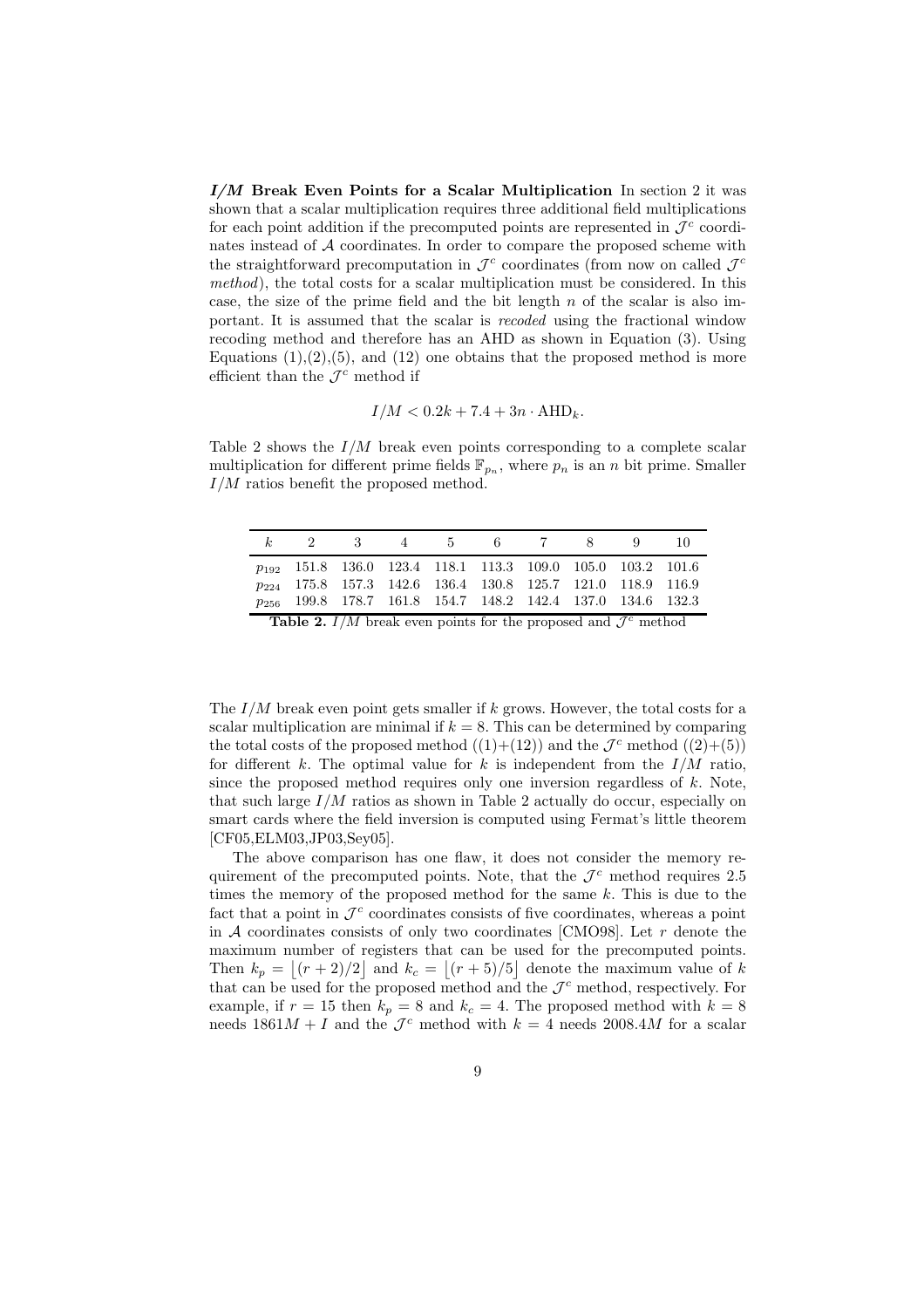multiplication with a 192 bit scalar. This means, that the proposed method is more efficient as long as  $I/M \le 147.4$ . Table 3 shows the  $I/M$  break even point corresponding to a complete scalar multiplication for different limitations on the number of registers r and different prime fields  $\mathbb{F}_{p_n}$ , where  $p_n$  is an n bit prime. Again, smaller  $I/M$  ratios benefit the proposed method.

|       | $r=5$         | 6,7         | $8,9$ $10,11$ $12,13$ $14$ $15-19$ $20-24$ $25-29$ $30-34$ $>35$                                                                                                         |  |  |     |    |
|-------|---------------|-------------|--------------------------------------------------------------------------------------------------------------------------------------------------------------------------|--|--|-----|----|
|       |               |             | $k_p$ 3 4 5 6 7 8 8 8 8 8 8                                                                                                                                              |  |  |     |    |
| $k_c$ | $\mathcal{D}$ | $2^{\circ}$ | 2 3 3 3 4 5                                                                                                                                                              |  |  | - 6 | -8 |
|       |               |             | p <sub>192</sub> 202.6 240.6 249.3 189.5 194.5 198.0 147.4 133.4 121.8 112.5 105.0<br>p <sub>224</sub> 237.3 283.8 296.2 226.3 234.4 240.7 179.4 160.8 145.1 131.9 121.0 |  |  |     |    |
|       |               |             | p <sub>256</sub> 271.9 327.0 343.1 263.2 274.3 283.3 211.4 188.2 168.4 151.4 137.0                                                                                       |  |  |     |    |
|       |               |             | $\pi$ ii $\alpha$ $\tau / \pi$ ii $\tau$ is $\alpha$ ii $\tau$                                                                                                           |  |  |     |    |

**Table 3.**  $I/M$  break even points for fixed registers

If less than five registers are available, the only option is to use the proposed method. If more than 14 registers are available, the proposed method still uses  $k = 8$  since using a larger value would decrease the total performance. The same argument holds for the  $\mathcal{J}^c$  method if more than 35 registers are available. Table 3 shows, that including the number of registers in the comparison increases the  $I/M$  break even point of the proposed method and the  $\mathcal{J}^c$  method compared to Table 2. The  $I/M$  break even points of the CMO method, the  $A$  method, and the proposed method shown in Table 1 still hold, since all three methods require the same number of registers for storing the precomputed points.

To summarize, the proposed method provides the most efficient precomputation for  $I/M$  ratios as they occur on smart cards [Sey05]. Another advantage of the proposed method is, that it precomputes the points in affine coordinates which require less storage space than  $\mathcal{J}^c$  coordinates. If the memory for the precomputed points is limited, it is possible to choose larger values of  $k$  which further improves a scalar multiplication compared to the  $\mathcal{J}^c$  method.

### 6 Conclusion

This paper presented a new method to precompute all odd points  $[3]P, \ldots, [2k-1]$  $1\vert P, k \geq 2$  on an elliptic curve defined over a prime field  $\mathbb{F}_p$  in affine coordinates. The proposed method requires only one field inversion regardless of the number of points to precompute. In total, the proposed scheme requires  $(10k - 11)M +$  $(4k)S+I$  field operations for the precomputation and no additional memory for temporary calculations. The proposed method is the most efficient for a large range of  $I/M$  ratios, especially for ratios as they occur on smart cards. Further research includes an implementation of the proposed scheme on a smart card.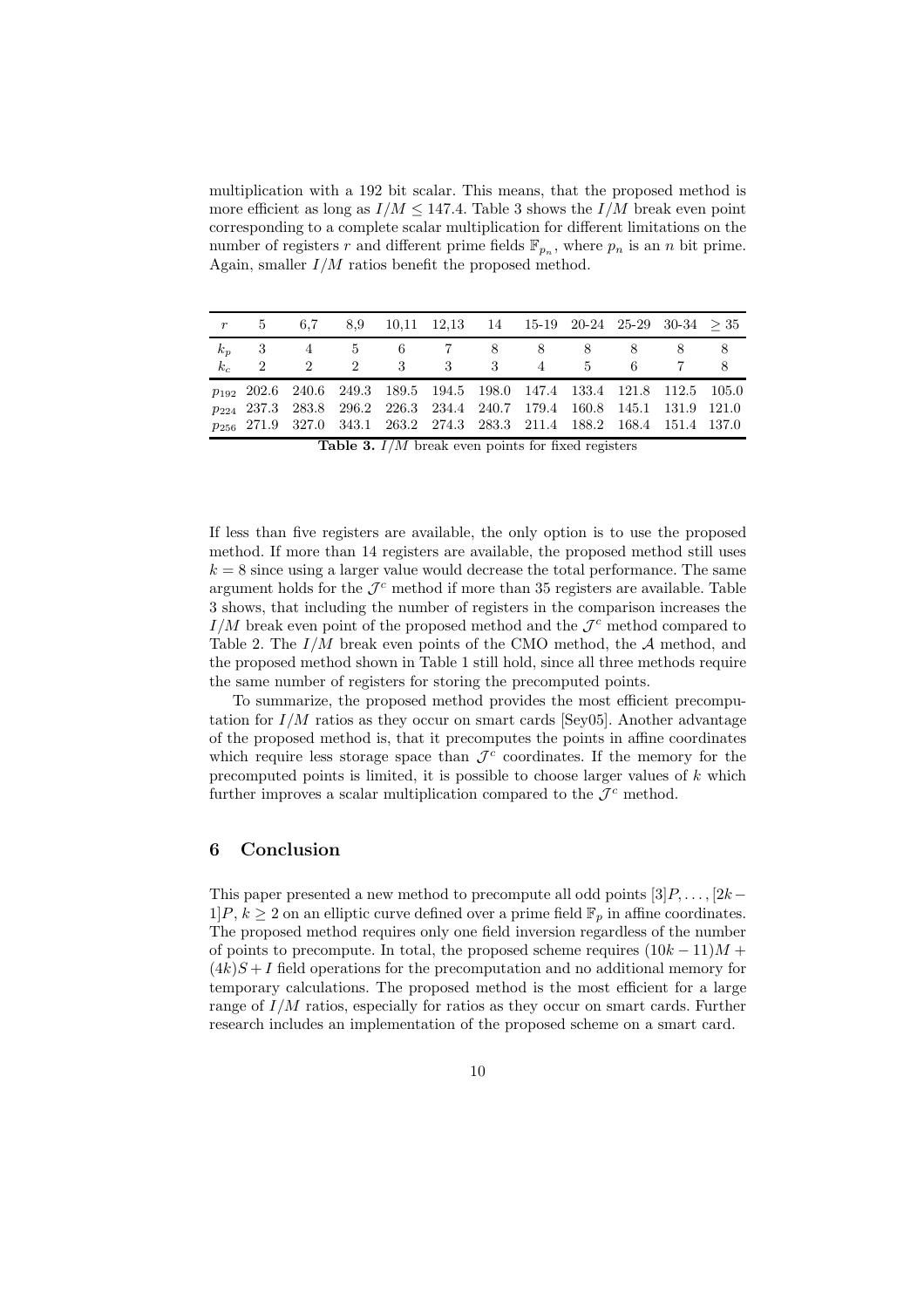#### References

- [Ava04] Avanzi, R., A Note on the Signed Sliding Window Integer Recoding and a Left-to-Right Analogue, Selected Areas in Cryptography - SAC 2004, LNCS 3357, Springer, 2004, pp. 130-143.
- [BSS99] Blake, I., Seroussi, G., and Smart, N., Elliptic Curves in Cryptography, London Mathematical Society, Lecture Note Series 265, Cambridge University Press, 1999.
- [CF05] Cohen, H., Frey, G., Handbook of elliptic and hyperelliptic curve cryptography, CRC Press, 2005.
- [CJLM06] Ciet, M., Joye, M., Lauter, K., Montgomery, P., Trading Inversions for Multiplications in Elliptic Curve Cryptography, Designs, Codes and Cryptography, Volume 39, Issue 2, 2006, pp. 189-206.
- [CMO98] Cohen, H., Miyaji, A., Ono, T., Efficient Elliptic Curve Exponentiation Using Mixed Coordinates, Advances in Cryptology - ASIACRYPT '98, LNCS 1514, Springer, 1998, pp. 51-65.
- [DH76] Diffie, W., and Hellman, M., New directions in cryptography, IEEE Transactions on Information Theory, vol. IT-22, no. 6, 1976, pp. 644-654.
- [ELM03] Eisenträger, K., Lauter, K., Montgomery, P., Fast elliptic curve arithmetic and improved Weil pairing evaluation, Cryptographers' Track - CT-RSA 2003, LNCS 2612, Springer, 2003, pp. 343-354.
- [Flexi] FlexiProvider, available at http://www.flexiprovider.de/.
- [HMV04] Hankerson, D., Menezes, A., Vanstone, S., Guide to Elliptic Curve Cryptography, Springer, 2004.
- [Infineon] Infineon Technologies, http://www.infineon.com/.
- [Java] The Source for Java Developers, http://java.sun.com/.
- [JM99] Johnson, D., and Menezes, A., The Elliptic Curve Digital Signature Algorithm (ECDSA) University of Waterloo, Technical Report CORR 99-34, 1999, available at http://www.cacr.math.uwaterloo.ca.
- [JP03] Joye, P., Paillier, P., GCD-Free Algorithms for Computing Modular Inverses, Cryptographic Hardware and Embedded Systems - CHES 2003, LNCS 2779, Springer, 2003, pp. 243-253.
- [Kob87] Koblitz, N., Elliptic Curve Cryptosystems, Mathematics of Computation, vol. 48, no. 177, 1987, pp. 203-209.
- [Mil86] Miller, V.S., Use of Elliptic Curves in Cryptography, Advances in Cryptology - CRYPTO '85, LNCS 218, Springer, 1986, pp. 417-426.
- [Möl02] Möller, B., *Improved Techniques for Fast Exponentiation*, Information Security and Cryptology - ICISC 2002, LNCS 2587, Springer, 2003, pp. 298-312.
- [Möl04] Möller, B., Fractional Windows Revisited: Improved Signed-Digit Representations for Efficient Exponentiation, Information Security and Cryptology - ICISC 2004, LNCS 3506, Springer, 2005, pp. 137-153.
- [MS04] Muir, J., Stinson, D., New Minimal Weight Representations for Left-to-Right Window Methods, Cryptographers' Track - CT-RSA 2005, LNCS 3376, Springer, 2005, pp. 366-383.
- [NIST01] Daley, W., Kammerer, R., Digital Signature Standard (DSS), National Institute of Standards and Technology - NIST, Federal Information Processing Standards - FIPS 186-2, 2001, available at http://csrc.nist.gov/ publications/fips/index.html.
- [OSST04] Okeya, K., Schmidt-Samoa, K., Spahn, C., Takagi, T., Signed Binary Representations Revisited, Advances in Cryptology - CRYPTO 2004, LNCS 3152, Springer, 2004, pp. 123-139.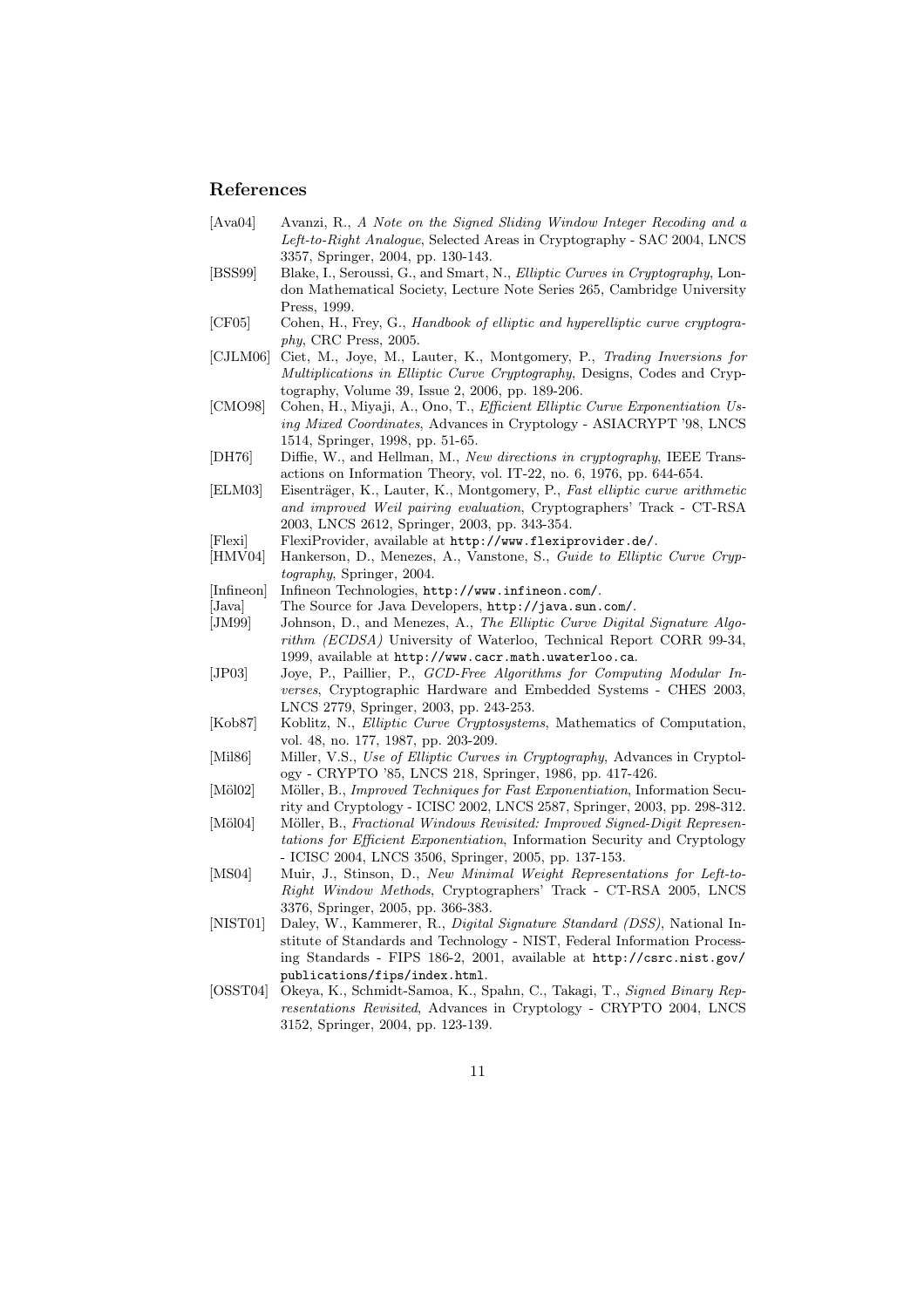| Renesas                | Renesas Technologies, http://www.renesas.com/homepage.jsp/.                        |
|------------------------|------------------------------------------------------------------------------------|
| [Sev05]                | Seysen, M., Using an RSA Accelerator for Modular Inversion, Crypto-                |
|                        | graphic Hardware and Embedded Systems CHES 2005, LNCS 3659,                        |
|                        | Springer, 2005, pp. 226-236.                                                       |
| $\left[ Sol00 \right]$ | Solinas, J.A., <i>Efficient Arithmetic on Koblitz Curves</i> , Design, Codes and   |
|                        | Cryptography, vol. 19, 2000, pp. 195-249.                                          |
| [SST04]                | Schmidt-Samoa, K., Semay, O., Takagi, T., Analysis of Some Fractional              |
|                        | Window Recoding Methods and their Application to Elliptic Curve Cryp-              |
|                        | <i>tosystems</i> , IEEE Transactions on Computers, vol. 55, no. 1, 2006, pp. 1-10. |
|                        |                                                                                    |

## A Pseudocode of the Proposed Scheme

This section contains the pseudocode of the four steps of the proposed scheme.

Algorithm 2 Step 1: Computation of  $d_1, \ldots, d_k$ 

|     | <b>Require:</b> $P = (x_1, y_1), k, a$ |
|-----|----------------------------------------|
|     | <b>Ensure:</b> $d_1, \ldots, d_k$      |
|     | 1: $d_1 \leftarrow 2y_1$               |
|     | 2: $C \leftarrow d_1^2$                |
|     | 3: $A \leftarrow 3x_1^2 + a$           |
|     | 4: $B \leftarrow C \cdot 3x_1$         |
|     | 5: $d_2 \leftarrow A^2 - B$            |
|     | 6: $E \leftarrow d_2^2$                |
|     | 7: $B \leftarrow E \cdot B$            |
|     | 8: $C \leftarrow C^2$                  |
|     | 9: $D \leftarrow E \cdot d_2$          |
|     | 10: $A \leftarrow -d_2 \cdot A - C$    |
|     | 11: $d_3 \leftarrow A^2 - 2D - B$      |
|     | 12: $E \leftarrow d_3^2$               |
|     | 13: $B \leftarrow E(B + 3D)$           |
|     | 14: $C \leftarrow D(2A+C)$             |
|     | 15: $D \leftarrow E \cdot d_3$         |
|     | 16: $A \leftarrow -d_3 \cdot A - C$    |
|     | 17: $d_4 \leftarrow A^2 - D - B$       |
|     | 18: for $i = 5$ to k do                |
| 19: | $E \leftarrow d_{i-1}^2$               |
| 20: | $B \leftarrow E \cdot B$               |
| 21: | $C \leftarrow D \cdot C$               |
| 22: | $D \leftarrow E \cdot d_{i-1}$         |
| 23: | $A \leftarrow -d_{i-1} \cdot A - C$    |
| 24: | $d_i \leftarrow A^2 - D - B$           |
|     | $25:$ end for                          |
|     | 26: return $d_1, \ldots, d_k$ .        |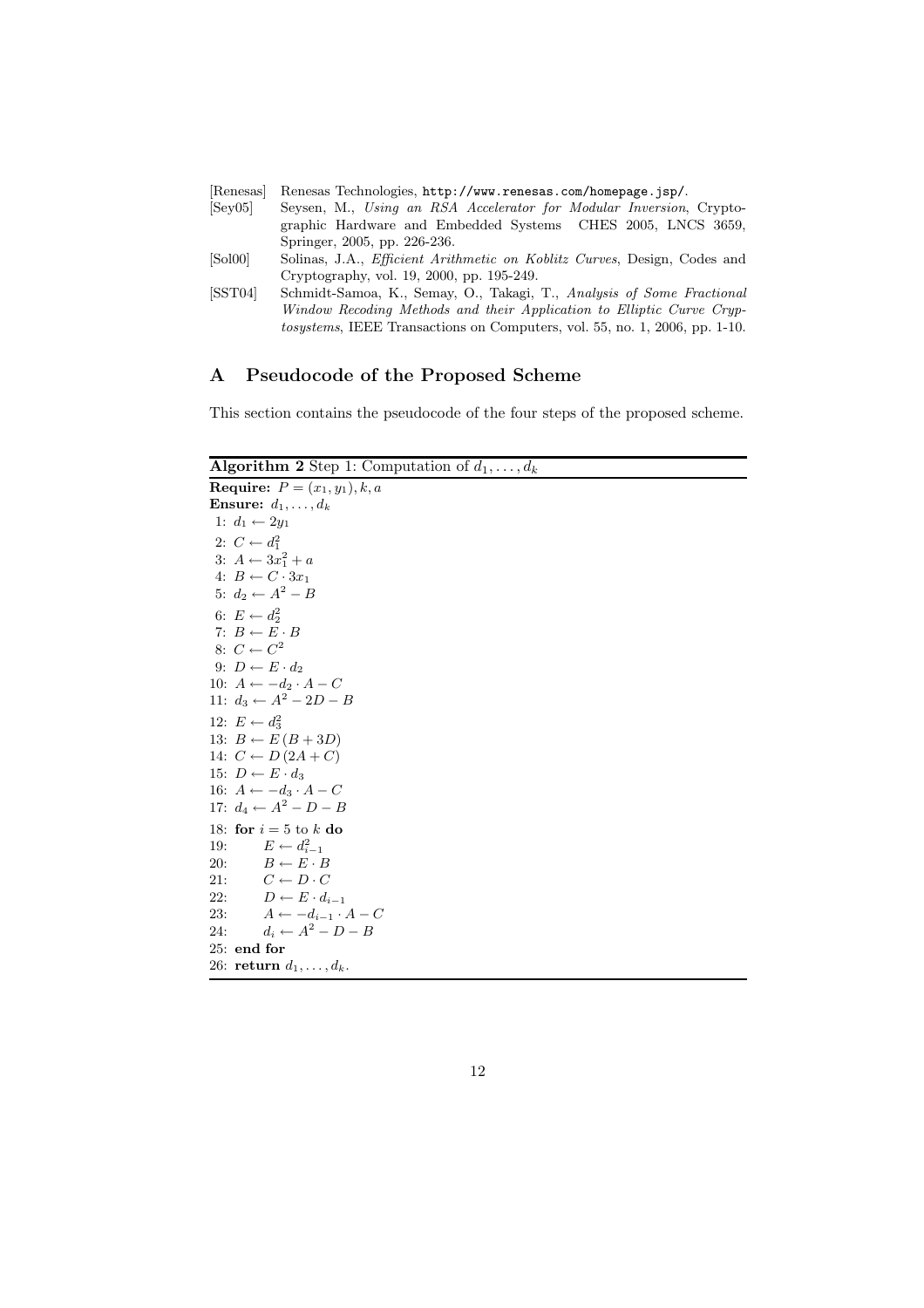**Algorithm 3** Step 2: Simultaneous inversion of  $d_1, \ldots, d_k$ 

Require:  $d_i$ ,  $i = 1, \ldots, k$ **Ensure:**  $f_i = d_i^{-1}, e_i = \prod_{j=1}^i d_i, i = 1, ..., k$ 1:  $e_1 \leftarrow d_1$ 2: for  $i = 2$  to k do 3:  $e_i \leftarrow e_{i-1} \cdot d_i$ 4: end for 5:  $T_1 \leftarrow e_k^{-1}$ 6: for  $i = k$  down to 2 do 7:  $T_2 \leftarrow d_i$ <br>8:  $f_i \leftarrow e_i$ 8:  $f_i \leftarrow e_{i-1} \cdot T_1$ <br>9:  $T_1 \leftarrow T_1 \cdot T_2$  $T_1 \leftarrow T_1 \cdot T_2$ 10: end for 11:  $f_1 \leftarrow T_1$ 12: return  $e_1, \ldots, e_k, f_1, \ldots, f_k$ 

**Algorithm 4** Step 3: Retrieval of the inverses of the  $\overline{\delta_1}, \ldots, \delta_k$ 

**Require:**  $f_i$  and  $e_i$ ,  $i = 1, \ldots, k$ **Ensure:** Inverse of denominators  $l_i = \delta_i^{-1}, i = 1, \ldots, k$ 1:  $l_1 \leftarrow f_1$ 2: for  $i = 2$  to  $k$  do 3:  $l_i \leftarrow e_{i-1}^2 \cdot f_i$ 4: end for 5: return  $l_1, \ldots, l_k$ 

Algorithm 5 Step 4: Computation of the required points

**Require:**  $P = (x_1, y_1), k, a \text{ and } l_i, i = 1, ..., k$ Ensure:  $3P = (x_3, y_3), 5P = (x_4, y_4), \ldots, (2k-1)P = (x_{k+1}, y_{k+1})$ 1:  $T \leftarrow (3x_1^2 + a) \cdot l_1$ 2:  $x_2 \leftarrow T^2 - 2x_1$ 3:  $y_2$  ←  $T(x_1 - x_2) - y_1$ 4:  $T \leftarrow (y_2 - y_1) \cdot l_2$ 5:  $x_3 \leftarrow T^2 - x_2 - x_1$ 6:  $y_3 \leftarrow T(x_2 - x_3) - y_2$ 7: for  $i = 3$  to k do 8:  $T \leftarrow (y_i - y_2) \cdot l_i$ 9:  $x_{i+1} \leftarrow T^2 - x_2 - x_i$ 10:  $y_{i+1} \leftarrow T(x_2 - x_{i+1}) - y_2$ 11: end for 12: **return**  $x_3, \ldots, x_{k+1}, y_3, \ldots, y_{k+1}$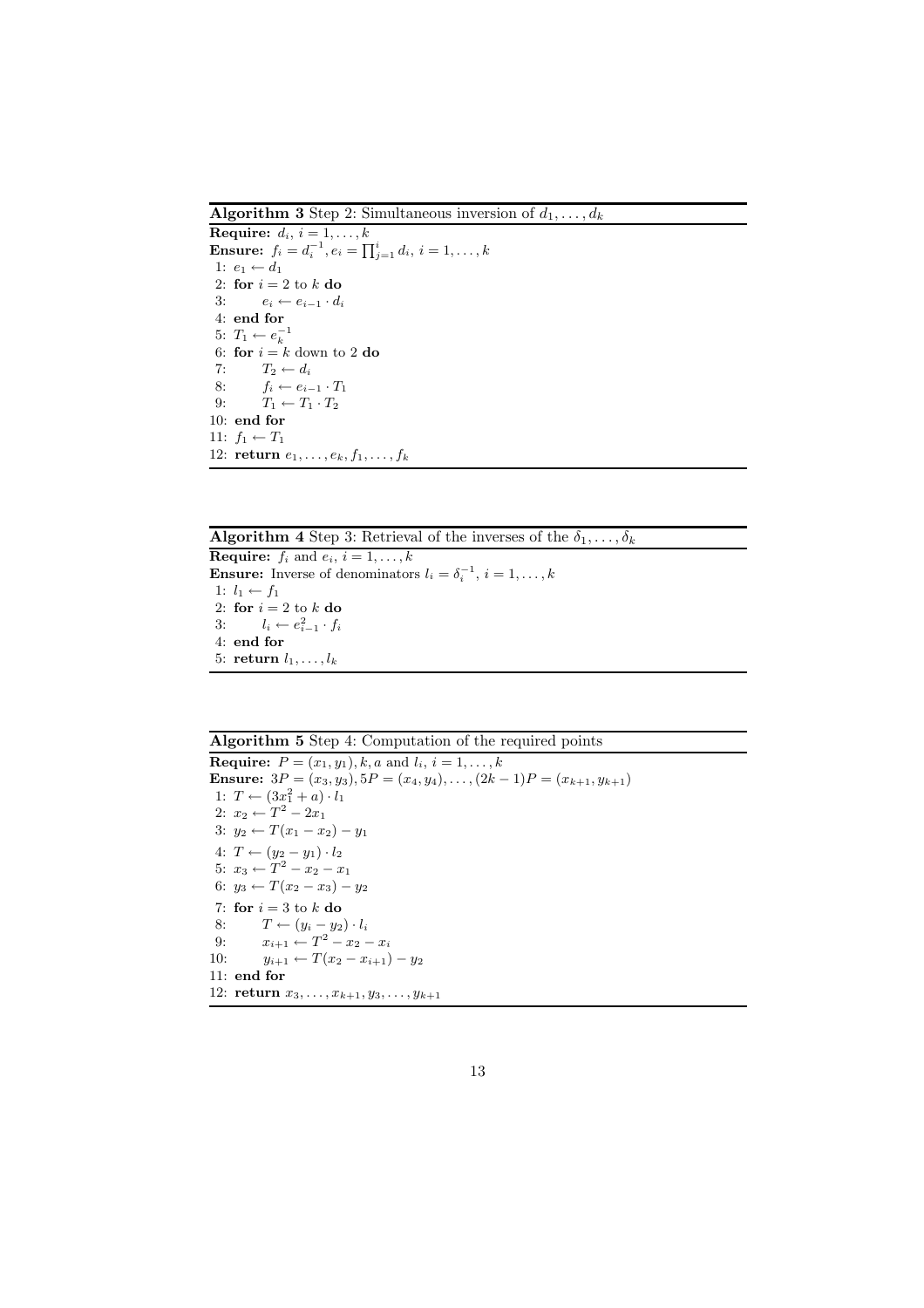## B Proof of Theorem 1.

This section states the proof of the Theorem 1 of Section 4. Theorem 1. In total, the proposed scheme requires

$$
(10k - 11)M + (4k)S + I
$$

field operations to compute the points  $3P, 5P, \ldots, (2k-1)P$ . Further, the proposed scheme requires  $2(k-1)$  registers to store the points and no additional memory for temporary calculations.

Proof. The costs of each algorithm are calculated separately and summed up. Additions and multiplications with small numbers are neglected since they can be computed very fast. Algorithm 2 requires  $8M + 8S + (k-4)(4M + 2S) = (4k 8)M + (2k)S$  to compute the  $d_i$ . Algorithm 3 requires  $3(k-1)M + I$  to invert the  $d_i$  and compute the  $e_i$ . Algorithm 4 requires  $(k-1)(S+M) = (k-1)M + (k-1)S$ to recover the  $l_i$ . Algorithm 5 requires  $(4M+3S) + (k-2)(2M+S) = (2k)M +$  $(k+1)S$  to compute the points  $[3]P, [5]P, \ldots, [2k-1]P$ . The sum of the costs of all four steps is given as  $(10k - 11)M + (4k)S + I$ .

To store the points  $[3]P$ ,  $[5]P$ , ...,  $[2k-1]P$ ,  $2(k-1)$  registers are required. Note, that since the double-and-add algorithm stores the intermediate results in modified Jacobian coordinates, which are represented using four coordinates, 4 additional registers are required for the evaluation of a scalar multiplication. Hence,  $2k+2$  registers are available in total. Algorithm 2 requires  $k+5$  registers to hold  $d_i$  and the temporary variables  $A, B, C, D, E$ . Algorithm 3 requires  $2k +$ 2 registers to hold  $e_i, f_i$  and the temporary variables  $T_1, T_2$ . The  $f_i$  can use the same registers as the  $d_i$  which explains the necessity of line 7. Algorithm 4 requires k registers to hold  $l_i$ . The  $l_i$  can use the same registers as the  $f_i$ . Algorithm 5 requires  $2k+1$  registers to hold  $x_i, y_i$  and one temporary variable T. The  $x_i$  and  $y_i$  can use the same registers as the  $e_i$  and  $l_i$ . In total,  $2k+2$ registers are required and therefore no additional memory has to be allocated.

 $\Box$ 

#### C Timings

This Section states timings for the precomputation using Java implementations of the proposed scheme, the [CMO98] method and the straightforward affine method. The base points  $P$  are randomly chosen points on the elliptic curves P-192, P-224 and P-256 recommended in [NIST01], which are defined over an 192, 224 and 256 bit prime field  $\mathbb{F}_p$ , respectively. The timings are CPU time in microseconds and were obtained on two machines using three versions of Java [Java]. Table 4 shows the timings on a Pentium Dualcore 1.83Ghz. Table 5 shows the timings on an AMD Athlon 64 X2 Dualcore 4200+ 2.22GHZ. Both machines have 1GB RAM and use Windows XP. The fastest method is marked bold. For each combination of Java version and prime field, the timings for field multiplications and field inversions as well as the resulting  $I/M$  ratio are stated.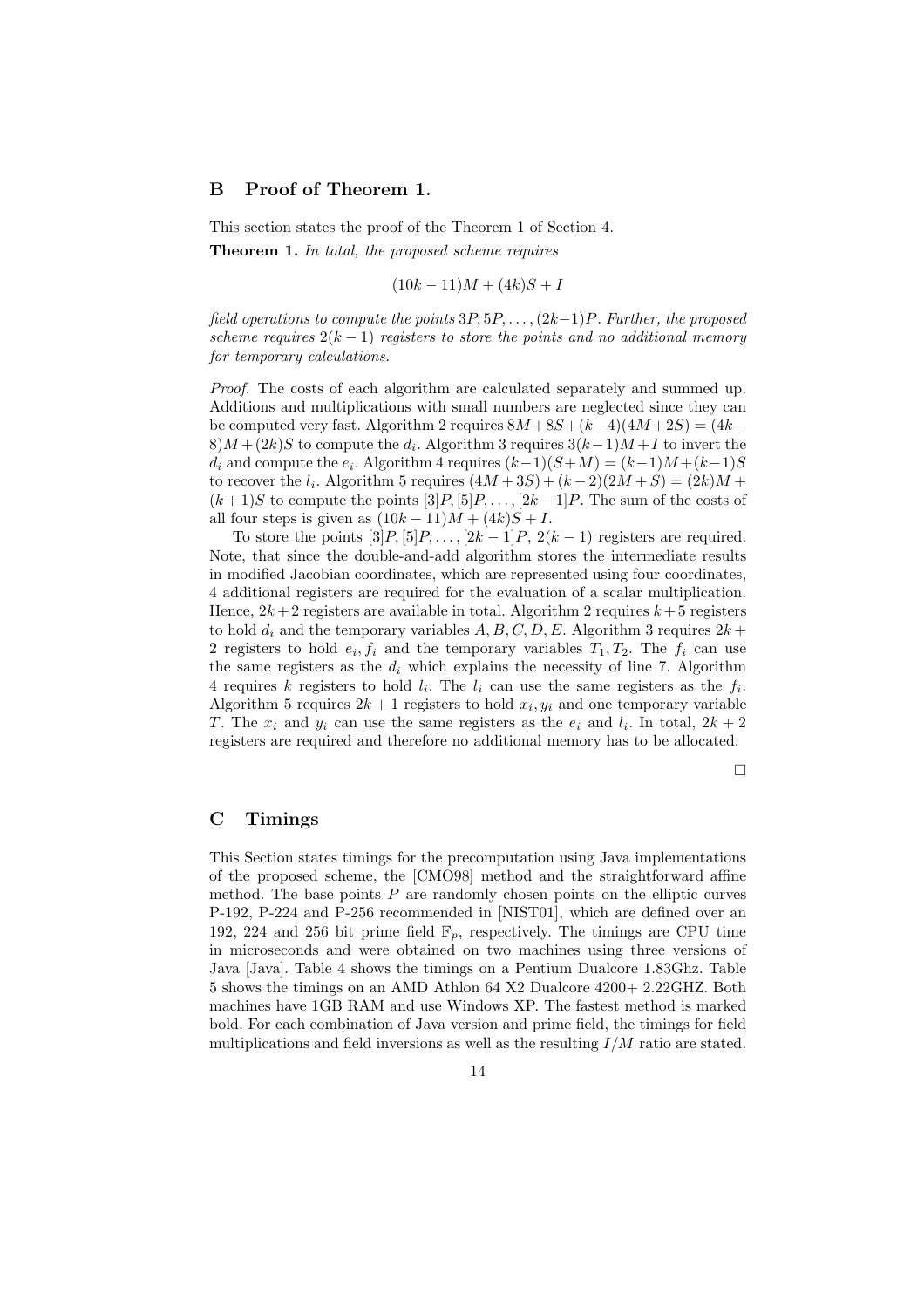| $\boldsymbol{k}$                                      | $\overline{2}$ | 3     | 4             | 5           | 6           | 7     | 8     | 9              | 10          |
|-------------------------------------------------------|----------------|-------|---------------|-------------|-------------|-------|-------|----------------|-------------|
| 192 bit prime field                                   |                |       |               |             |             |       |       |                |             |
| Java v1.4.2_12, $M = 3.8$ , $I = 59.9$ , $I/M = 15.9$ |                |       |               |             |             |       |       |                |             |
| Affine                                                | 158.9          | 238.6 | 317.8         | 396.0       | 476.3       | 552.4 | 632.2 | 709.7          | 789.5       |
| [CMO98]                                               | 159.4          | 284.7 | 299.4         | 446.9       | 462.0       | 476.0 | 491.9 | 688.8          | 702.6       |
| Proposed 132.5                                        |                | 192.8 | 255.6         | 316.8       | 376.7       | 438.3 | 496.6 | 557.2          | 617.0       |
| Java v1.5.0_10, $M = 3.6$ , $I = 59.0$ , $I/M = 16.6$ |                |       |               |             |             |       |       |                |             |
| Affine                                                | 156.0          | 232.9 | 311.9         | 390.0       | 467.6       | 545.7 | 622.5 | 699.2          | 778.7       |
| [CMO98]                                               | 156.3          | 278.3 | 291.7         | 434.3       | 450.0       | 459.9 | 475.4 | 666.8          | 679.8       |
| Proposed                                              | 128.4          | 186.1 | 245.5         | 302.0       | 358.7       | 415.1 | 473.2 | $_{\rm 529.7}$ | 586.9       |
| Java v1.6.0, $M = 2.9$ , $I = 52.0$ , $I/M = 17.8$    |                |       |               |             |             |       |       |                |             |
| Affine                                                | 135.0          | 203.9 | 272.7         | 341.7       | 408.7       | 476.5 | 544.5 | 614.1          | 680.6       |
| [CMO98]                                               | 136.5          | 238.7 | 250.5         | 372.4       | 384.8       | 397.0 | 407.5 | 566.0          | 580.2       |
| Proposed 105.8                                        |                | 154.8 | 203.4         | 250.5       | 298.0       | 342.1 | 390.3 | 437.0          | 483.4       |
| 224 bit prime field                                   |                |       |               |             |             |       |       |                |             |
| Java v1.4.2_12, $M = 4.7$ , $I = 73.1$ , $I/M = 15.7$ |                |       |               |             |             |       |       |                |             |
| Affine                                                | 198.9          | 288.2 | 382.3         | 475.9       | 573.6       | 668.3 | 762.6 | 859.1          | 953.6       |
| [CMO98]                                               | 199.9          | 340.1 | 359.2         | 534.3       | 553.5       | 572.0 | 588.3 | 822.5          | 842.3       |
| Proposed 165.2 233.0                                  |                |       | 307.0         | 380.3       | 450.7       | 522.5 | 596.4 | 667.9          | $\bf 738.3$ |
| Java v1.5.0_10, $M = 4.4$ , $I = 72.4$ , $I/M = 16.5$ |                |       |               |             |             |       |       |                |             |
| Affine                                                | 194.5          | 285.0 | 377.1         | 471.6       | 568.0       | 659.7 | 754.0 | 848.3          | 942.1       |
| [CMO98]                                               | 196.6          | 334.5 | 351.2         | 523.7       | 540.5       | 556.5 | 571.2 | 798.6          | 819.3       |
| Proposed                                              | 160.7          | 224.3 | 295.8         | 364.4       | 431.3       | 502.1 | 569.8 | 640.8          | 704.4       |
| Java v1.6.0, $M = 3.6$ , $I = 63.9$ , $I/M = 17.7$    |                |       |               |             |             |       |       |                |             |
| Affine                                                | 173.1          | 249.2 | 332.5         | 414.6       | 497.6       | 581.8 | 665.9 | 748.3          | 831.8       |
| [CMO98]                                               | 171.4          | 292.4 | 307.0         | 455.6       | 470.2       | 483.7 | 500.5 | 693.4          | 707.6       |
| Proposed 137.5 191.7                                  |                |       | $250.8$ 309.5 |             | 365.9       | 423.7 | 482.3 | 539.4          | 598.8       |
| 256 bit prime field                                   |                |       |               |             |             |       |       |                |             |
| Java v1.4.2_12, $M = 5.7$ , $I = 88.7$ , $I/M = 15.4$ |                |       |               |             |             |       |       |                |             |
| Affine                                                | 240.7          | 347.4 | 461.7         | 574.6       | 687.9       | 802.7 | 917.2 | 1039.6         | 1146.2      |
| [CMO98]                                               | 239.0          | 407.4 | 430.3         | 643.6       | 667.3       | 687.3 | 707.8 | 999.3          | 1015.1      |
| Proposed 200.2                                        |                | 281.1 | 369.6         |             | 457.4 543.9 | 631.7 | 718.6 | 807.2          | 893.9       |
| Java v1.5.0_10, $M = 5.4$ , $I = 88.2$ , $I/M = 16.3$ |                |       |               |             |             |       |       |                |             |
| Affine                                                | 237.4          | 344.0 | 457.6         | 569.3       | 684.3       | 796.4 | 908.6 | 1021.2         | 1135.8      |
| [CMO98]                                               | 238.0          | 404.0 | 425.1         | 633.2       | 654.0       | 674.5 | 692.3 | 969.2          | 990.9       |
| Proposed                                              | 196.4          | 273.6 | 358.0         | 443.3       | 527.2       | 610.3 | 693.5 | 779.2          | 859.7       |
| Java v1.6.0, $M = 4.5$ , $I = 78.4$ , $I/M = 17.5$    |                |       |               |             |             |       |       |                |             |
| Affine                                                | 210.6          | 303.3 | 403.6         | 505.1       | 605.7       | 705.1 | 807.0 | 907.0          | 1006.4      |
| [CMO98]                                               | 208.0          | 353.5 | 371.4         | 551.6       | 569.9       | 586.0 | 603.7 | 840.0          | 857.2       |
| Proposed 168.4 233.3                                  |                |       |               | 304.4 374.8 | 443.6       | 511.0 | 579.3 | 650.4          | 722.2       |
|                                                       |                |       |               |             |             |       |       |                |             |

Table 4. Timings in microseconds on a Pentium dualcore 1.83 GHz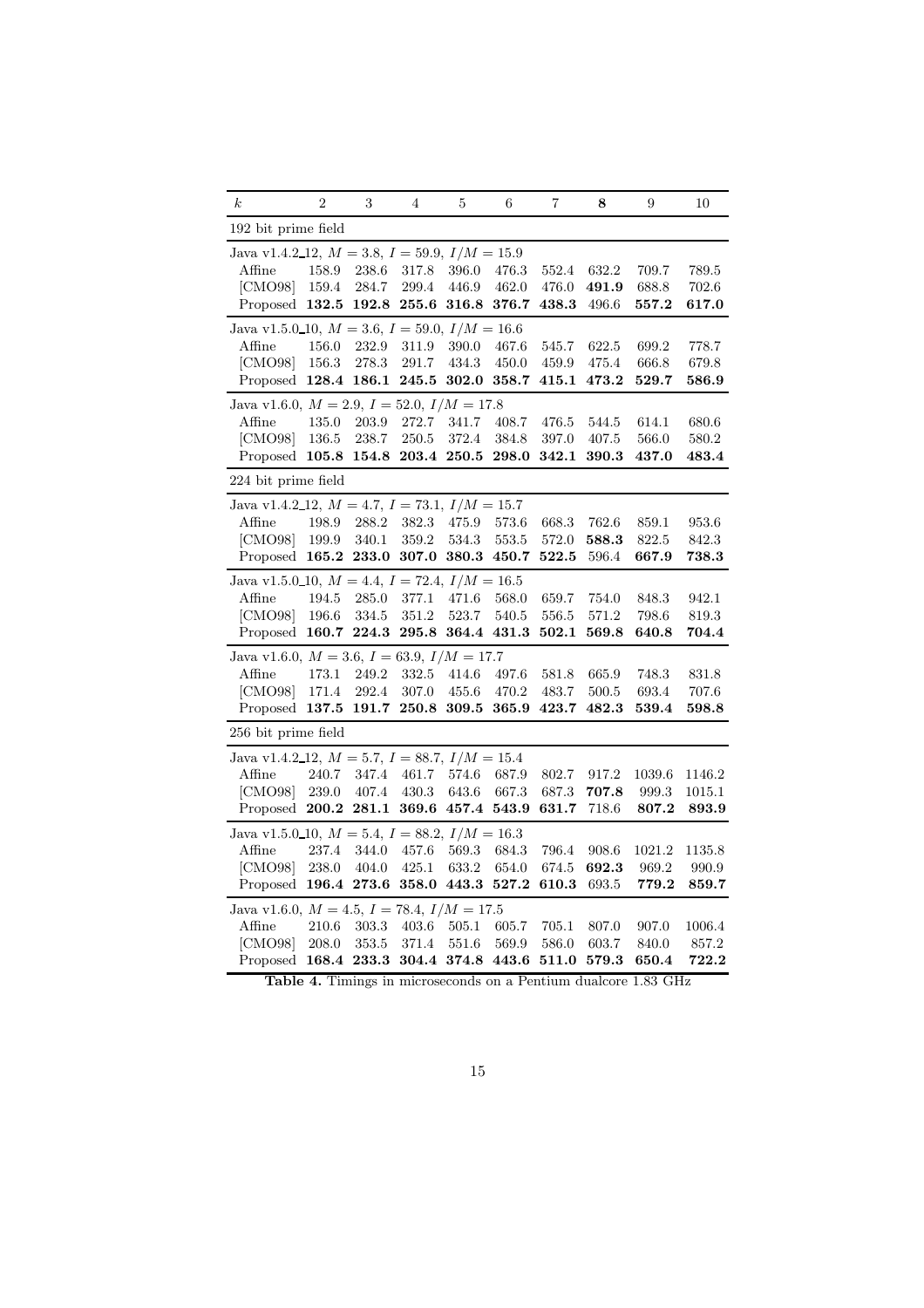| $\boldsymbol{k}$                                      | $\overline{2}$ | 3     | $\overline{4}$ | 5            | 6     | $\overline{7}$ | 8     | 9                    | 10            |
|-------------------------------------------------------|----------------|-------|----------------|--------------|-------|----------------|-------|----------------------|---------------|
| 192 bit prime field                                   |                |       |                |              |       |                |       |                      |               |
| Java v1.4.2_12, $M = 3.2$ , $I = 53.7$ , $I/M = 17.0$ |                |       |                |              |       |                |       |                      |               |
| Affine                                                | 142.0          | 212.2 | 283.5          | 353.6        | 423.3 | 490.0          | 560.5 | 627.3                | 700.7         |
| [CMO98]                                               | 144.2          | 250.9 | 264.1          | 391.6        | 406.7 | 418.7          | 429.6 | 597.3                | 611.1         |
| Proposed                                              | 115.6          | 169.5 | 222.4          | 273.5        | 324.1 | 375.6          | 428.0 | 481.0                | 533.3         |
| Java v1.5.0.10, $M = 2.9$ , $I = 53.3$ , $I/M = 18.1$ |                |       |                |              |       |                |       |                      |               |
| Affine                                                | 140.5          | 208.2 | 275.6          | 343.7        | 411.0 | 480.0          | 549.3 | 616.0                | 688.0         |
| [CMO98]                                               | 140.3          | 245.4 | 255.0          | 375.0        | 389.5 | 403.0          | 414.8 | 572.5                | 590.0         |
| Proposed                                              | 111.6          | 161.7 | 207.9          | 255.0        | 304.8 | 353.9          | 403.1 | 451.1                | 500.0         |
| Java v1.6.0, $M = 2.4$ , $I = 44.7$ , $I/M = 18.5$    |                |       |                |              |       |                |       |                      |               |
| Affine                                                | 113.1          | 170.4 | 225.1          | 279.4        | 337.1 | 392.0          | 444.8 | 498.6                | 552.2         |
| [CMO98]                                               | 113.3          | 197.5 | 207.9          | 309.6        | 318.3 | 329.1          | 338.4 | 469.6                | 475.3         |
| Proposed                                              | 90.9           | 132.0 | 171.6          | 213.3        | 250.0 | 289.3          | 329.6 | 366.6                | 400.8         |
| 224 bit prime field                                   |                |       |                |              |       |                |       |                      |               |
| Java v1.4.2.12, $M = 4.1$ , $I = 66.0$ , $I/M = 16.1$ |                |       |                |              |       |                |       |                      |               |
| Affine                                                | 178.4          | 256.6 | 341.8          | 426.0        | 503.4 | 585.7          | 669.6 | 751.8                | 834.5         |
| [CMO98]                                               | 178.2          | 305.1 | 318.0          | 477.1        | 482.8 | 500.9          | 511.8 | 715.9                | 733.9         |
| Proposed                                              | 149.2          | 207.2 | 274.5          | 338.3        | 390.6 | 452.1          | 515.1 | ${\bf 578.1}$        | 640.7         |
| Java v1.5.0_10, $M = 3.7$ , $I = 65.3$ , $I/M = 17.8$ |                |       |                |              |       |                |       |                      |               |
| Affine                                                | 174.7          | 255.1 | 336.3          | 420.2        | 503.0 | 588.2          | 675.6 | 756.8                | 833.4         |
| [CMO98]                                               | 176.2          | 295.9 | 311.0          | 460.3        | 476.9 | 493.0          | 512.9 | 704.8                | 714.6         |
| Proposed                                              | 141.7          | 195.6 | 254.8          | $\bf{312.5}$ | 374.4 | 434.4          | 495.5 | 554.0                | 608.5         |
| Java v1.6.0, $M = 3.0$ , $I = 54.7$ , $I/M = 18.2$    |                |       |                |              |       |                |       |                      |               |
| Affine                                                | 143.0          | 207.5 | 275.7          | 340.7        | 402.9 | 467.1          | 532.8 | 599.6                | 665.0         |
| [CMO98]                                               | 140.9          | 239.7 | 251.6          | 372.6        | 380.1 | 389.2          | 399.2 | 552.4                | 564.8         |
| Proposed                                              | 114.9          | 158.5 | 205.9          | 253.9        | 295.2 | 337.7          | 384.3 | 431.9                | 476.5         |
| 256 bit prime field                                   |                |       |                |              |       |                |       |                      |               |
| Java v1.4.2.12, $M = 4.9$ , $I = 79.0$ , $I/M = 16.3$ |                |       |                |              |       |                |       |                      |               |
| Affine                                                | 209.3          | 302.8 | 401.4          | 499.8        | 599.6 | 698.7          | 795.8 | 895.3                | 999.2         |
| [CMO98]                                               | 208.9          | 353.7 | 372.4          | 554.1        | 573.1 | 589.9          | 609.2 | 849.2                | 870.8         |
| Proposed                                              | 174.5          | 242.9 | 315.1          | 388.7        | 461.8 | 535.2          | 609.1 | 683.6                | 760.4         |
| Java v1.5.0_10, $M = 4.5$ , $I = 79.0$ , $I/M = 17.4$ |                |       |                |              |       |                |       |                      |               |
| Affine                                                | 210.3          | 305.7 | 403.0          | 502.3        | 599.6 | 696.7          | 807.1 | 904.2                | 1003.0        |
| [CMO98]                                               | 212.3          | 353.2 | 372.2          | 551.5        | 566.2 | 580.1          | 610.2 | 848.1                | 866.9         |
| Proposed                                              | 170.3          | 236.7 | 312.7          | 381.8        | 447.3 | 518.8          | 599.7 | 674.6                | 745.8         |
| Java v1.6.0, $M = 3.7$ , $I = 66.2$ , $I/M = 17.8$    |                |       |                |              |       |                |       |                      |               |
| Affine                                                | 172.9          | 247.0 | 325.9          | 407.0        | 487.8 | 567.3          | 650.0 | 733.8                | 812.8         |
| [CMO98]                                               | 172.0          | 286.7 | 301.2          | 446.1        | 461.6 | 475.9          | 493.1 | 685.6                | 699.2         |
| Proposed                                              | 136.9          | 190.1 | 248.5          | 304.3        | 361.1 | 417.4          | 476.6 | $\boldsymbol{533.0}$ | ${\bf 590.8}$ |
|                                                       |                |       |                |              |       |                |       |                      |               |

Table 5. Timings in microseconds on a AMD Athlon 4200+ 2.2GHz